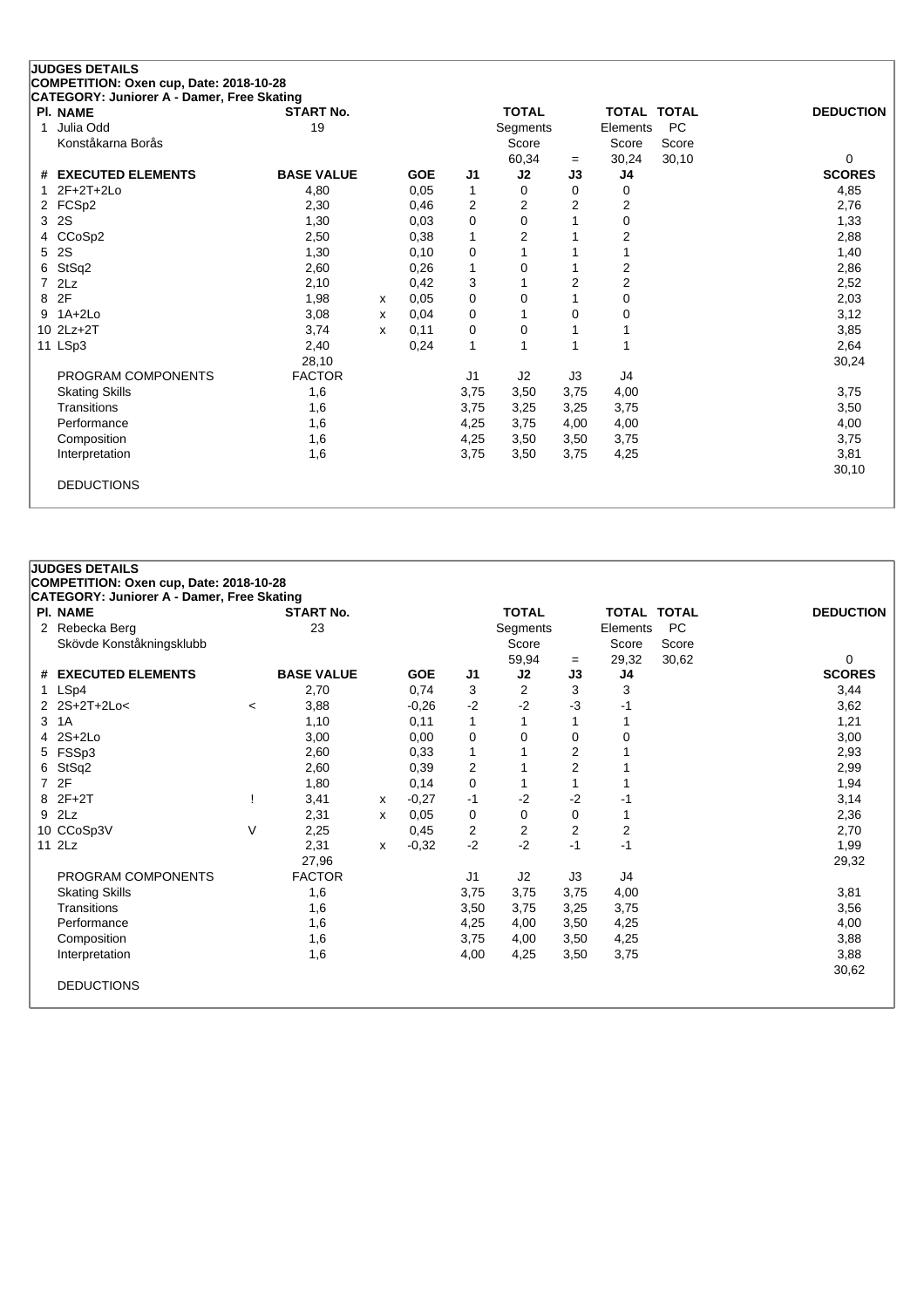|   | <b>JUDGES DETAILS</b>                                         |                   |   |            |                |              |                |                    |           |                  |
|---|---------------------------------------------------------------|-------------------|---|------------|----------------|--------------|----------------|--------------------|-----------|------------------|
|   | COMPETITION: Oxen cup, Date: 2018-10-28                       |                   |   |            |                |              |                |                    |           |                  |
|   | CATEGORY: Juniorer A - Damer, Free Skating<br><b>PI. NAME</b> | <b>START No.</b>  |   |            |                | <b>TOTAL</b> |                | <b>TOTAL TOTAL</b> |           | <b>DEDUCTION</b> |
| 3 | Ebba Fredriksson                                              | 22                |   |            |                | Segments     |                | Elements           | <b>PC</b> |                  |
|   | Örebro Konståkningsklubb                                      |                   |   |            |                | Score        |                | Score              | Score     |                  |
|   |                                                               |                   |   |            |                | 59,50        | $=$            | 29,88              | 29,62     | 0                |
| # | <b>EXECUTED ELEMENTS</b>                                      | <b>BASE VALUE</b> |   | <b>GOE</b> | J <sub>1</sub> | J2           | J3             | J4                 |           | <b>SCORES</b>    |
|   | $2F+2T$                                                       | 3,10              |   | 0,00       | 0              | 0            | 0              | 0                  |           | 3,10             |
| 2 | 2Lz                                                           | 2,10              |   | $-0.32$    | $-1$           | $-2$         | $-2$           | -1                 |           | 1,78             |
| 3 | 1A                                                            | 1,10              |   | 0,11       | 1              |              |                |                    |           | 1,21             |
| 4 | LSp3                                                          | 2,40              |   | 0,12       | 1              | 0            | 0              |                    |           | 2,52             |
| 5 | 2S+1Eu+2S                                                     | 3,10              |   | 0,03       | 0              | 0            |                | 0                  |           | 3,13             |
| 6 | 2T                                                            | 1,43              | x | $-0,20$    | $-1$           | -1           | $-2$           | $-2$               |           | 1,23             |
|   | CCoSp4                                                        | 3,50              |   | 0,53       | $\mathbf 1$    |              | $\overline{2}$ | 2                  |           | 4,03             |
| 8 | $2Lo+2Lo$                                                     | 3,74              | X | 0,09       | 0              |              |                | 0                  |           | 3,83             |
| 9 | StSq3                                                         | 3,30              |   | 0,41       | 1              |              |                | 2                  |           | 3,71             |
|   | 10 2F                                                         | 1,98              | x | 0,14       | 0              |              |                |                    |           | 2,12             |
|   | 11 FCSp3                                                      | 2,80              |   | 0,42       | $\mathbf{1}$   |              | $\overline{2}$ | $\overline{2}$     |           | 3,22             |
|   |                                                               | 28,55             |   |            |                |              |                |                    |           | 29,88            |
|   | PROGRAM COMPONENTS                                            | <b>FACTOR</b>     |   |            | J1             | J2           | J3             | J4                 |           |                  |
|   | <b>Skating Skills</b>                                         | 1,6               |   |            | 4,25           | 3,75         | 3,50           | 4,00               |           | 3,88             |
|   | Transitions                                                   | 1,6               |   |            | 3,50           | 3,50         | 3,00           | 3,50               |           | 3,38             |
|   | Performance                                                   | 1,6               |   |            | 3,75           | 3,75         | 3,50           | 4,00               |           | 3,75             |
|   | Composition                                                   | 1,6               |   |            | 4,00           | 4,00         | 3,25           | 4,00               |           | 3,81             |
|   | Interpretation                                                | 1,6               |   |            | 4,00           | 3,50         | 3,50           | 3,75               |           | 3,69             |
|   |                                                               |                   |   |            |                |              |                |                    |           | 29,62            |
|   | <b>DEDUCTIONS</b>                                             |                   |   |            |                |              |                |                    |           |                  |
|   |                                                               |                   |   |            |                |              |                |                    |           |                  |

## **JUDGES DETAILS COMPETITION: Oxen cup, Date: 2018-10-28 CATEGORY: Juniorer A - Damer, Free Skating Pl. NAME START No. TOTAL TOTAL TOTAL DEDUCTION** 4 Lovisa Aav **21** 21 Segments Elements PC Örebro Konståkningsklubb Score Score Score  $-$  28,78 30,51 0<br> **J3 J4 SCORES # EXECUTED ELEMENTS BASE VALUE GOE J1 J2 J3 J4 SCORES** 1 2F+2T 3,10 0,05 0 0 0 1 3,15 2 1A 1,10 0,11 1 1 1 1 1,21 3 2Lo 1,70 0,09 1 1 0 0 1,79 4 FCSp3 2,80 0,49 2 1 2 2 3,29 5 2Lz 2,10 0,26 1 1 2 1 2,36 6 LSp2 1,90 -0,14 -1 -1 -1 0 1,76 7 2Lo+1Eu<+2S <sup>&</sup>lt; 3,72 <sup>x</sup> -0,30 -1 -2 -2 -2 3,42 8 2Lz+2T 3,74 <sup>x</sup> -0,05 0 -1 0 0 3,69 9 StSq2 2,60 0,20 1 1 1 0 2,80 10 2F 1,98 <sup>x</sup> 0,18 1 1 1 1 2,16 11 CCoSp3 3,00 0,15 1 1 0 0 3,15 27,74 28,78 PROGRAM COMPONENTS FACTOR J1 J2 J3 J4

Skating Skills 1,6 4,00 4,00 3,50 4,00 3,88 Transitions 1,6 3,50 3,75 3,25 3,75 3,56 Performance 1,6 4,00 4,25 3,50 4,00 3,94 Composition 1,6 4,25 4,00 3,25 4,25 3,94 Interpretation 1,6 3,75 4,25 3,25 3,75 3,75

DEDUCTIONS

30,51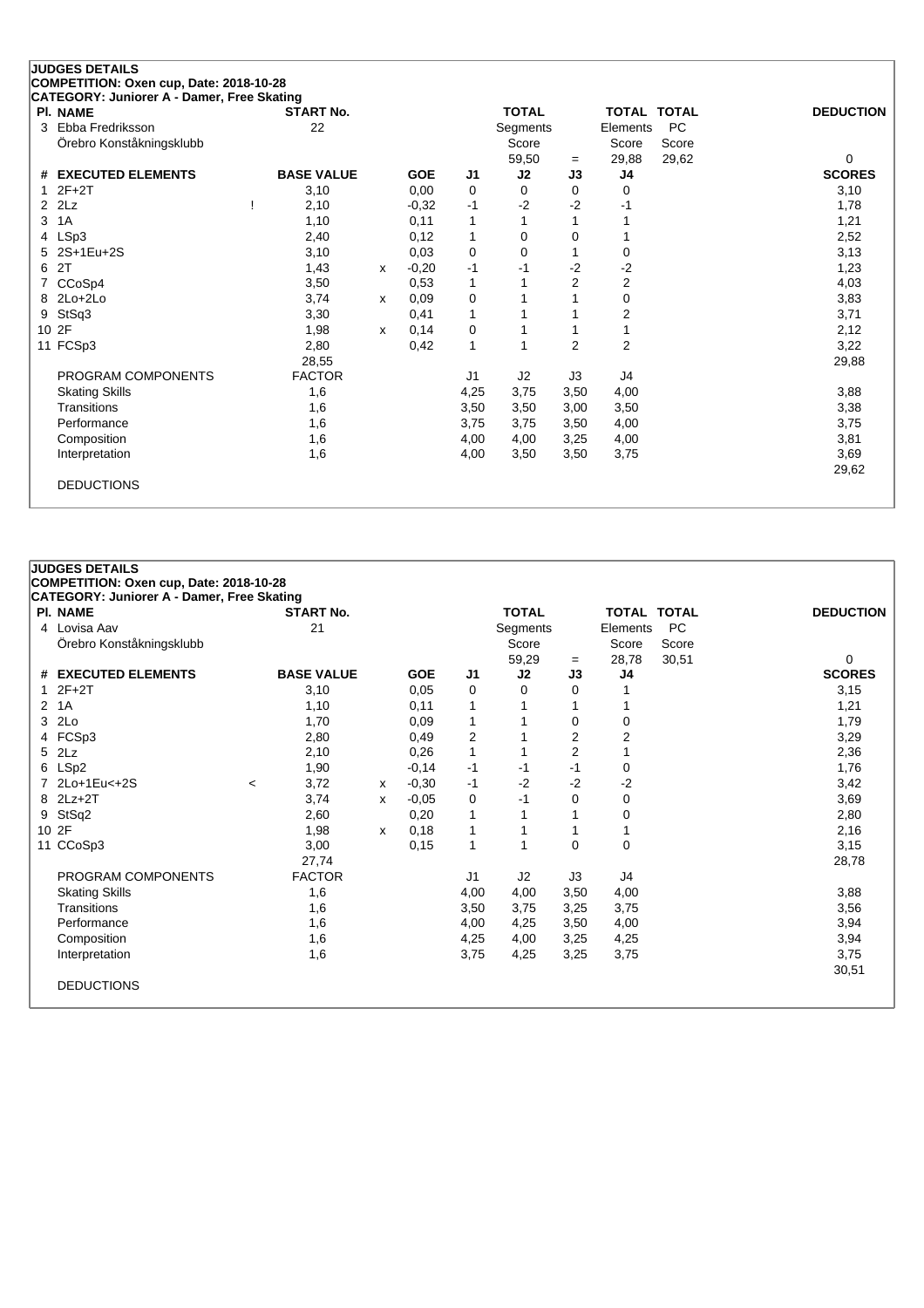|    | <b>JUDGES DETAILS</b>                                         |                   |   |            |                |                   |           |                |                    |                    |
|----|---------------------------------------------------------------|-------------------|---|------------|----------------|-------------------|-----------|----------------|--------------------|--------------------|
|    | COMPETITION: Oxen cup, Date: 2018-10-28                       |                   |   |            |                |                   |           |                |                    |                    |
|    | CATEGORY: Juniorer A - Damer, Free Skating<br><b>PI. NAME</b> | <b>START No.</b>  |   |            |                | <b>TOTAL</b>      |           |                | <b>TOTAL TOTAL</b> | <b>DEDUCTION</b>   |
| 5. | <b>Kylie Gloudemans</b>                                       | 15                |   |            |                |                   |           | Elements       | <b>PC</b>          |                    |
|    | Tibro Konståkningsklubb                                       |                   |   |            |                | Segments<br>Score |           | Score          | Score              |                    |
|    |                                                               |                   |   |            |                |                   |           |                |                    |                    |
| #  | <b>EXECUTED ELEMENTS</b>                                      | <b>BASE VALUE</b> |   | <b>GOE</b> | J <sub>1</sub> | 58,63<br>J2       | $=$<br>J3 | 29,02<br>J4    | 29,61              | 0<br><b>SCORES</b> |
| 1  | 2F                                                            | 1,80              |   | $-0,27$    | -1             | $-2$              | $-2$      | -1             |                    | 1,53               |
| 2  | 1A                                                            | 1,10              |   | 0,11       | 1              | 2                 |           | $\mathbf 0$    |                    | 1,21               |
| 3  | CCoSp3                                                        | 3,00              |   | 0,38       | 1              |                   | 2         |                |                    | 3,38               |
|    | $2F+2T+2Lo$                                                   | 4,80              |   | 0,05       | 1              | 0                 | 0         | 0              |                    | 4,85               |
| 5  | LSp3                                                          | 2,40              |   | 0,30       | 1              | $\overline{2}$    |           |                |                    | 2,70               |
| 6  | 2Lz                                                           | 2,10              |   | 0,05       | 0              | $\Omega$          | 0         |                |                    | 2,15               |
|    | $2S+2Lo$                                                      | 3,30              | x | 0,04       | 1              | 0                 | 0         | 0              |                    | 3,34               |
| 8  | FCSpB                                                         | 1,60              |   | 0,08       | 0              | 0                 |           |                |                    | 1,68               |
| 9  | StSq2                                                         | 2,60              |   | 0,33       | 1              |                   | 2         |                |                    | 2,93               |
|    | 10 2Lz+2T                                                     | 3,74              | x | 0,05       | 0              | 0                 | 0         |                |                    | 3,79               |
|    | 11 2S                                                         | 1,43              | x | 0,03       | 0              | $\Omega$          | 0         |                |                    | 1,46               |
|    |                                                               | 27,87             |   |            |                |                   |           |                |                    | 29,02              |
|    | PROGRAM COMPONENTS                                            | <b>FACTOR</b>     |   |            | J <sub>1</sub> | J2                | J3        | J <sub>4</sub> |                    |                    |
|    | <b>Skating Skills</b>                                         | 1,6               |   |            | 3,75           | 4,00              | 3,75      | 3,75           |                    | 3,81               |
|    | Transitions                                                   | 1,6               |   |            | 3,25           | 3,25              | 3,25      | 3,50           |                    | 3,31               |
|    | Performance                                                   | 1,6               |   |            | 4,00           | 4,00              | 4,00      | 3,50           |                    | 3,88               |
|    | Composition                                                   | 1,6               |   |            | 3,75           | 3,50              | 3,75      | 3,75           |                    | 3,69               |
|    | Interpretation                                                | 1,6               |   |            | 3,75           | 3,75              | 4,00      | 3,75           |                    | 3,81               |
|    |                                                               |                   |   |            |                |                   |           |                |                    | 29,61              |
|    | <b>DEDUCTIONS</b>                                             |                   |   |            |                |                   |           |                |                    |                    |
|    |                                                               |                   |   |            |                |                   |           |                |                    |                    |

## **JUDGES DETAILS COMPETITION: Oxen cup, Date: 2018-10-28**

| 18<br><b>BASE VALUE</b><br>3,60<br>3,10<br>2,10<br>2,40<br>1,10 |                              | <b>GOE</b><br>0,00<br>0,09<br>0,11<br>0,36 | J1<br>0<br>0<br>$\Omega$ | Segments<br>Score<br>57,80<br>J2<br>$\Omega$<br>0<br>0 | $=$<br>J3<br>0<br>2 | Elements<br>Score<br>27,49<br>J4<br>0<br>0 | PC<br>Score<br>30,31 | 0<br><b>SCORES</b><br>3,60 |
|-----------------------------------------------------------------|------------------------------|--------------------------------------------|--------------------------|--------------------------------------------------------|---------------------|--------------------------------------------|----------------------|----------------------------|
|                                                                 |                              |                                            |                          |                                                        |                     |                                            |                      |                            |
|                                                                 |                              |                                            |                          |                                                        |                     |                                            |                      |                            |
|                                                                 |                              |                                            |                          |                                                        |                     |                                            |                      |                            |
|                                                                 |                              |                                            |                          |                                                        |                     |                                            |                      |                            |
|                                                                 |                              |                                            |                          |                                                        |                     |                                            |                      |                            |
|                                                                 |                              |                                            |                          |                                                        |                     |                                            |                      | 3,19                       |
|                                                                 |                              |                                            |                          |                                                        |                     |                                            |                      | 2,21                       |
|                                                                 |                              |                                            | $\overline{2}$           |                                                        | $\overline{2}$      |                                            |                      | 2,76                       |
|                                                                 |                              | 0,11                                       |                          |                                                        | 2                   | 0                                          |                      | 1,21                       |
|                                                                 |                              | 0,07                                       | 0                        | $\Omega$                                               |                     | 0                                          |                      | 2,67                       |
| 2,60                                                            |                              | 0,20                                       |                          |                                                        |                     | 0                                          |                      | 2,80                       |
| 2,46                                                            | x                            | 0,17                                       |                          |                                                        |                     |                                            |                      | 2,63                       |
| 1,43                                                            | x                            | 0,16                                       |                          |                                                        | $\overline{2}$      |                                            |                      | 1,59                       |
| 1,43                                                            | x                            | 0,10                                       | 0                        |                                                        |                     |                                            |                      | 1,53                       |
| 3,00                                                            |                              | 0,30                                       | 1                        | $\overline{2}$                                         |                     | 0                                          |                      | 3,30                       |
| 25,82                                                           |                              |                                            |                          |                                                        |                     |                                            |                      | 27,49                      |
|                                                                 |                              |                                            | J <sub>1</sub>           | J2                                                     | J3                  | J4                                         |                      |                            |
| 1,6                                                             |                              |                                            | 3,75                     | 3,75                                                   | 3,75                | 3,75                                       |                      | 3,75                       |
| 1,6                                                             |                              |                                            | 3,75                     | 3,25                                                   | 3,25                | 3,50                                       |                      | 3,44                       |
| 1,6                                                             |                              |                                            | 4,25                     | 4,00                                                   | 4,00                | 4,00                                       |                      | 4,06                       |
|                                                                 |                              |                                            | 4,00                     | 3,75                                                   | 3,75                | 3,75                                       |                      | 3,81                       |
| 1,6                                                             |                              |                                            | 4,25                     | 4,00                                                   | 3,75                | 3,50                                       |                      | 3,88                       |
|                                                                 |                              |                                            |                          |                                                        |                     |                                            |                      | 30,31                      |
|                                                                 |                              |                                            |                          |                                                        |                     |                                            |                      |                            |
|                                                                 | 2,60<br><b>FACTOR</b><br>1,6 |                                            |                          |                                                        |                     |                                            |                      |                            |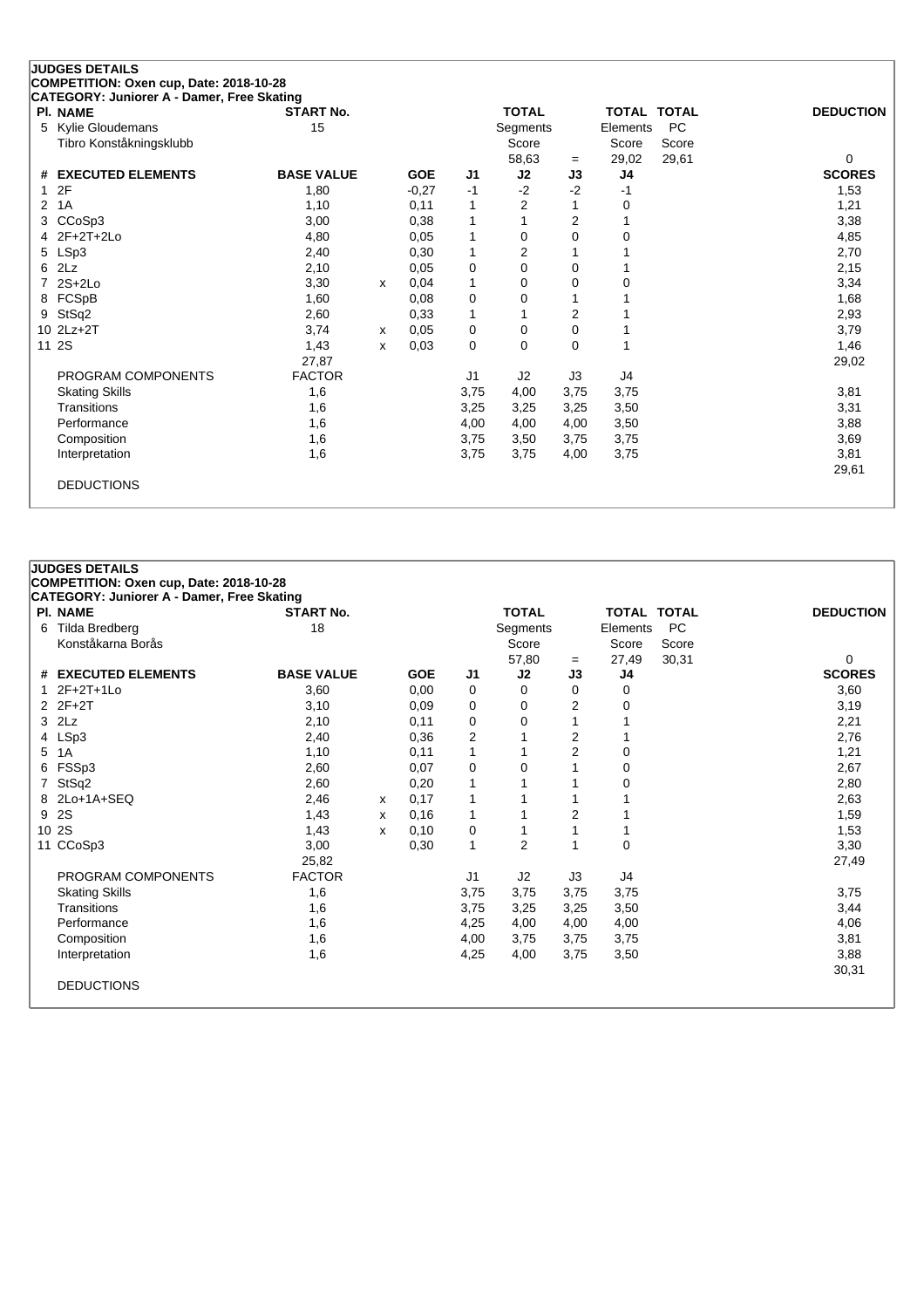|   | <b>JUDGES DETAILS</b>                      |         |                   |              |            |                |                |                |                    |           |                  |
|---|--------------------------------------------|---------|-------------------|--------------|------------|----------------|----------------|----------------|--------------------|-----------|------------------|
|   | COMPETITION: Oxen cup, Date: 2018-10-28    |         |                   |              |            |                |                |                |                    |           |                  |
|   | CATEGORY: Juniorer A - Damer, Free Skating |         |                   |              |            |                |                |                |                    |           |                  |
|   | <b>PI. NAME</b>                            |         | <b>START No.</b>  |              |            |                | <b>TOTAL</b>   |                | <b>TOTAL TOTAL</b> |           | <b>DEDUCTION</b> |
| 7 | Filippa Kåberg                             |         | 20                |              |            |                | Segments       |                | Elements           | <b>PC</b> |                  |
|   | Skövde Konståkningsklubb                   |         |                   |              |            |                | Score          |                | Score              | Score     |                  |
|   |                                            |         |                   |              |            |                | 55,94          | $=$            | 28,13              | 28,81     |                  |
| # | <b>EXECUTED ELEMENTS</b>                   |         | <b>BASE VALUE</b> |              | <b>GOE</b> | J1             | J2             | J3             | J4                 |           | <b>SCORES</b>    |
|   | $2F+2T$                                    |         | 3,10              |              | 0.05       | 0              | 0              |                | 0                  |           | 3,15             |
|   | $2F+2T+2Loc$                               | $\prec$ | 4,38              |              | $-0,36$    | $-2$           | $-2$           | $-2$           | $-2$               |           | 4,02             |
| 3 | CCoSp4                                     |         | 3,50              |              | 0,53       | 1              | $\overline{2}$ | $\overline{2}$ |                    |           | 4,03             |
| 4 | 1A                                         |         | 1,10              |              | 0,06       | 0              |                |                | 0                  |           | 1,16             |
| 5 | LSp4                                       |         | 2,70              |              | 0.34       | 1              |                | $\overline{2}$ |                    |           | 3,04             |
| 6 | 2S                                         |         | 1,30              |              | 0,10       | $\mathbf{1}$   |                |                | 0                  |           | 1,40             |
|   | 2Lz<                                       | $\,<$   | 1,74              | x            | $-0,79$    | $-5$           | $-5$           | -5             | $-5$               |           | 0,95             |
| 8 | FCSp1                                      |         | 1,90              |              | 0,05       | 0              | 0              | 0              |                    |           | 1,95             |
| 9 | 2S                                         |         | 1,43              | $\mathsf{x}$ | $-0,03$    | 0              | 0              | $-1$           | $\Omega$           |           | 1,40             |
|   | $10$ $2Lz + 2Lo$                           |         | 4,18              | x            | 0,05       | 1              | 0              |                | -1                 |           | 4,23             |
|   | 11 StSq2                                   |         | 2,60              |              | 0,20       | 0              |                |                | 1                  |           | 2,80             |
|   |                                            |         | 27,93             |              |            |                |                |                |                    |           | 28,13            |
|   | PROGRAM COMPONENTS                         |         | <b>FACTOR</b>     |              |            | J <sub>1</sub> | J2             | J3             | J4                 |           |                  |
|   | <b>Skating Skills</b>                      |         | 1,6               |              |            | 3,50           | 3,75           | 3,75           | 3,75               |           | 3,69             |
|   | Transitions                                |         | 1,6               |              |            | 3,25           | 3,50           | 3,25           | 3,50               |           | 3,38             |
|   | Performance                                |         | 1,6               |              |            | 3,75           | 3,75           | 3,75           | 3,50               |           | 3,69             |
|   | Composition                                |         | 1,6               |              |            | 3,75           | 4,00           | 3,50           | 3,75               |           | 3,75             |
|   | Interpretation                             |         | 1,6               |              |            | 3,50           | 3,50           | 3,50           | 3,50               |           | 3,50             |
|   |                                            |         |                   |              |            |                |                |                |                    |           | 28,81            |
|   | <b>DEDUCTIONS</b>                          |         |                   |              |            |                |                |                |                    |           |                  |
|   | Fall: 1                                    |         |                   |              |            |                |                |                |                    |           |                  |

| <b>JUDGES DETAILS</b><br>COMPETITION: Oxen cup, Date: 2018-10-28 |   |                   |   |            |                |              |                |                    |           |                  |
|------------------------------------------------------------------|---|-------------------|---|------------|----------------|--------------|----------------|--------------------|-----------|------------------|
| <b>CATEGORY: Juniorer A - Damer, Free Skating</b>                |   |                   |   |            |                |              |                |                    |           |                  |
| <b>PI. NAME</b>                                                  |   | <b>START No.</b>  |   |            |                | <b>TOTAL</b> |                | <b>TOTAL TOTAL</b> |           | <b>DEDUCTION</b> |
| 8 Ellen Salmonsson                                               |   | 16                |   |            |                | Segments     |                | Elements           | <b>PC</b> |                  |
| Mariestads Konståkningsklubb                                     |   |                   |   |            |                | Score        |                | Score              | Score     |                  |
|                                                                  |   |                   |   |            |                | 53,92        | $=$            | 26,12              | 27,80     | $\Omega$         |
| # EXECUTED ELEMENTS                                              |   | <b>BASE VALUE</b> |   | <b>GOE</b> | J1             | J2           | J3             | J <sub>4</sub>     |           | <b>SCORES</b>    |
| 1A                                                               |   | 1,10              |   | 0,19       | $\overline{2}$ | 2            | 2              |                    |           | 1,29             |
| 2 2F+1Eu+2S                                                      |   | 3,60              |   | 0,09       | 0              | 0            |                |                    |           | 3,69             |
| 3 FCSp2                                                          |   | 2,30              |   | 0,29       | $\mathbf{1}$   |              | 2              |                    |           | 2,59             |
| 4 StSq1                                                          |   | 1,80              |   | 0,18       | 1              |              |                |                    |           | 1,98             |
| $5$ 2Lz+2T                                                       |   | 3,40              |   | $-0.05$    | 0              | 0            | $-1$           | 0                  |           | 3,35             |
| 6 2Lo                                                            |   | 1,70              |   | 0,21       | 1              | 1            | $\overline{2}$ |                    |           | 1,91             |
| $72F+2T$                                                         |   | 3,41              | X | $-0,05$    | $-1$           | $\mathbf 0$  | 0              | 0                  |           | 3,36             |
| 8 CCoSp2V                                                        | V | 1,88              |   | $-0,19$    | $-1$           | 0            | $-1$           | -2                 |           | 1,69             |
| 9 2Lo                                                            |   | 1,87              | X | 0,13       | 0              | 1            |                |                    |           | 2,00             |
| 10 2S                                                            |   | 1,43              | X | 0,07       | 0              | 0            | 1              |                    |           | 1,50             |
| 11 LSp3                                                          |   | 2,40              |   | 0,36       | $\overline{2}$ | $\mathbf{1}$ | 0              | 3                  |           | 2,76             |
|                                                                  |   | 24,89             |   |            |                |              |                |                    |           | 26,12            |
| PROGRAM COMPONENTS                                               |   | <b>FACTOR</b>     |   |            | J1             | J2           | J3             | J4                 |           |                  |
| <b>Skating Skills</b>                                            |   | 1,6               |   |            | 3,50           | 3,75         | 3,25           | 4,25               |           | 3,69             |
| Transitions                                                      |   | 1,6               |   |            | 3,50           | 3,25         | 2,25           | 4,00               |           | 3,25             |
| Performance                                                      |   | 1,6               |   |            | 4,00           | 4,00         | 2,75           | 4,00               |           | 3,69             |
| Composition                                                      |   | 1,6               |   |            | 4,00           | 3,75         | 2,00           | 4,25               |           | 3,50             |
| Interpretation                                                   |   | 1,6               |   |            | 3,75           | 3,25         | 2,00           | 4,00               |           | 3,25             |
|                                                                  |   |                   |   |            |                |              |                |                    |           | 27,80            |
| <b>DEDUCTIONS</b>                                                |   |                   |   |            |                |              |                |                    |           |                  |
|                                                                  |   |                   |   |            |                |              |                |                    |           |                  |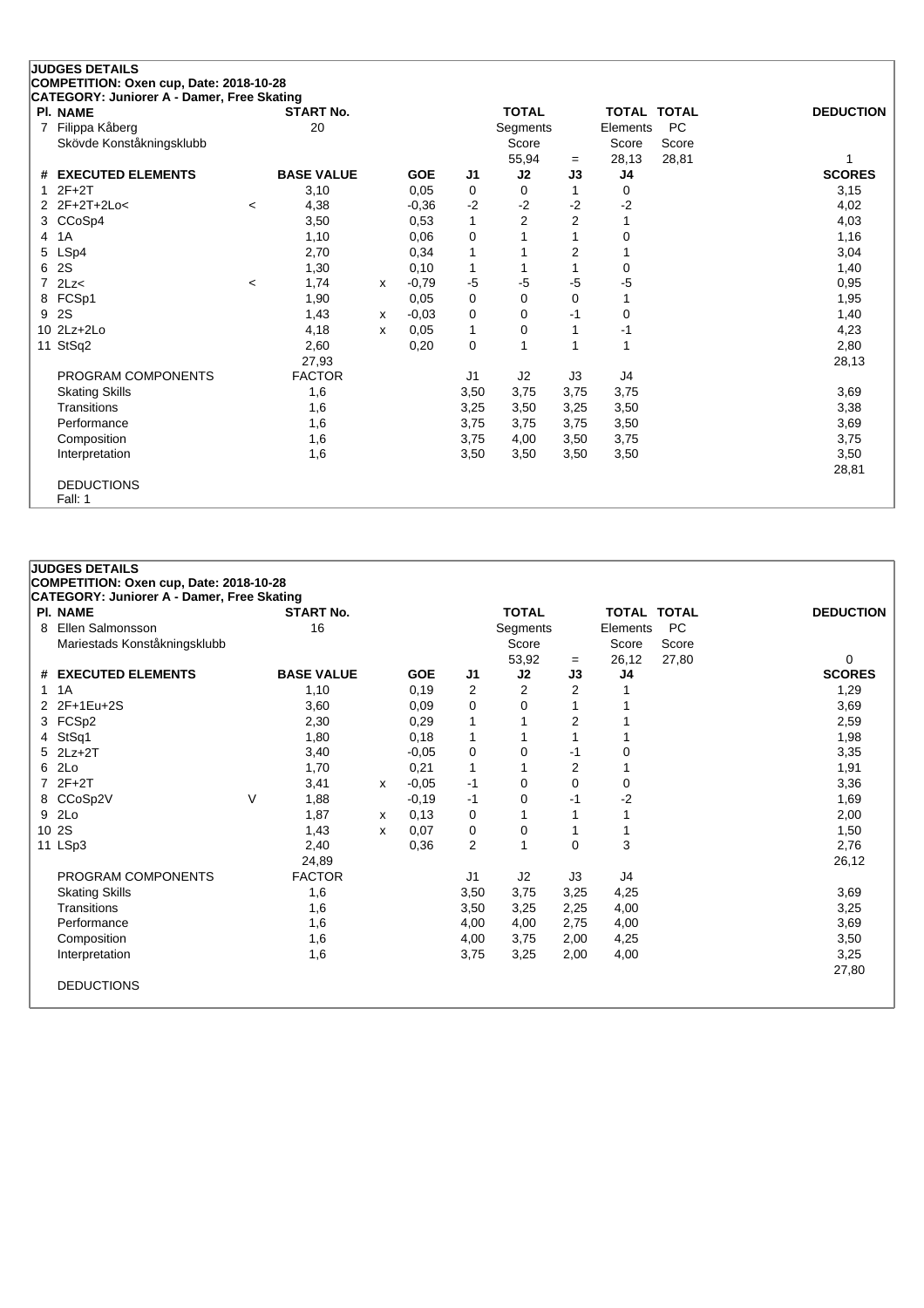| <b>PI. NAME</b>               |                          | <b>START No.</b>  |   |            |                | <b>TOTAL</b> |      | <b>TOTAL TOTAL</b> |           | <b>DEDUCTION</b> |
|-------------------------------|--------------------------|-------------------|---|------------|----------------|--------------|------|--------------------|-----------|------------------|
| Elisabeth Glantz<br>9         |                          | 17                |   |            |                | Segments     |      | Elements           | <b>PC</b> |                  |
| Lidköpings Konståkningsklubb  |                          |                   |   |            |                | Score        |      | Score              | Score     |                  |
|                               |                          |                   |   |            |                | 53,42        | $=$  | 26,09              | 28,33     |                  |
| <b>EXECUTED ELEMENTS</b><br># |                          | <b>BASE VALUE</b> |   | <b>GOE</b> | J <sub>1</sub> | J2           | J3   | J <sub>4</sub>     |           | <b>SCORES</b>    |
| 2A<<br>1                      | $\overline{\phantom{a}}$ | 2,48              |   | $-1,24$    | -5             | -5           | $-5$ | $-5$               |           | 1,24             |
| 2<br>1A                       |                          | 1,10              |   | 0,06       | 0              | 1            | 1    | 0                  |           | 1,16             |
| 2Lz+1Eu<+2F<br>3              | $\overline{\phantom{a}}$ | 4,28              |   | $-0,37$    | $-2$           | $-2$         | $-2$ | -1                 |           | 3,91             |
| SSp3<br>4                     |                          | 2,10              |   | 0,16       | 1              | 0            |      |                    |           | 2,26             |
| 2Lo<br>5                      |                          | 1,70              |   | 0,04       | 0              | 0            | 0    |                    |           | 1,74             |
| StSq2<br>6                    |                          | 2,60              |   | 0,26       | 1              |              |      |                    |           | 2,86             |
| $2F+2T$                       |                          | 3,41              | X | 0,14       | 0              |              |      |                    |           | 3,55             |
| 2Lz<br>8                      |                          | 2,31              | x | $-0,58$    | $-3$           | $-3$         | $-2$ | $-3$               |           | 1,73             |
| $2Lo+2T$<br>9                 |                          | 3,30              | x | $-0,04$    | 0              | $-1$         | 0    | 0                  |           | 3,26             |
| 10 CCoSp3V                    | $\vee$                   | 2,25              |   | $-0,17$    | -1             | $-2$         | $-1$ |                    |           | 2,08             |
| FCSp2<br>11                   |                          | 2,30              |   | 0,00       | $-1$           | $\Omega$     | 0    | 1                  |           | 2,30             |
|                               |                          | 27,83             |   |            |                |              |      |                    |           | 26,09            |
| PROGRAM COMPONENTS            |                          | <b>FACTOR</b>     |   |            | J <sub>1</sub> | J2           | J3   | J4                 |           |                  |
| <b>Skating Skills</b>         |                          | 1,6               |   |            | 3,50           | 3,25         | 3,50 | 4,00               |           | 3,56             |
| Transitions                   |                          | 1,6               |   |            | 3,50           | 3,25         | 2,75 | 3,50               |           | 3,25             |
| Performance                   |                          | 1,6               |   |            | 3,75           | 3,50         | 3,50 | 3,75               |           | 3,63             |
| Composition                   |                          | 1,6               |   |            | 3,50           | 3,75         | 3,25 | 4,00               |           | 3,63             |
| Interpretation                |                          | 1,6               |   |            | 3,75           | 3,50         | 3,50 | 3,75               |           | 3,63             |
|                               |                          |                   |   |            |                |              |      |                    |           | 28,33            |
| <b>DEDUCTIONS</b>             |                          |                   |   |            |                |              |      |                    |           |                  |
| Fall: 1                       |                          |                   |   |            |                |              |      |                    |           |                  |

|                | <b>JUDGES DETAILS</b>                             |         |                   |   |            |                |              |          |                    |           |                  |
|----------------|---------------------------------------------------|---------|-------------------|---|------------|----------------|--------------|----------|--------------------|-----------|------------------|
|                | COMPETITION: Oxen cup, Date: 2018-10-28           |         |                   |   |            |                |              |          |                    |           |                  |
|                | <b>CATEGORY: Juniorer A - Damer, Free Skating</b> |         |                   |   |            |                |              |          |                    |           |                  |
|                | <b>PI. NAME</b>                                   |         | <b>START No.</b>  |   |            |                | <b>TOTAL</b> |          | <b>TOTAL TOTAL</b> |           | <b>DEDUCTION</b> |
|                | 10 Ellen Burwall                                  |         | 13                |   |            |                | Segments     |          | Elements           | <b>PC</b> |                  |
|                | Höörs Konståkningsförening                        |         |                   |   |            |                | Score        |          | Score              | Score     |                  |
|                |                                                   |         |                   |   |            |                | 52,70        | $=$      | 25,80              | 26,90     | 0                |
|                | # EXECUTED ELEMENTS                               |         | <b>BASE VALUE</b> |   | <b>GOE</b> | J <sub>1</sub> | J2           | J3       | J4                 |           | <b>SCORES</b>    |
| $\mathbf{1}$   | 2A<                                               | $\,<\,$ | 2,48              |   | $-1,18$    | $-5$           | $-5$         | $-4$     | -5                 |           | 1,30             |
| $\overline{2}$ | 2Lo                                               |         | 1,70              |   | 0,21       | 2              |              | 1        |                    |           | 1,91             |
|                | 3 2F+2Lo                                          |         | 3,50              |   | $-0.23$    | $-1$           | -1           | $-2$     | -1                 |           | 3,27             |
| 4              | FCSp3                                             |         | 2,80              |   | 0,14       | $\mathbf{1}$   | 1            | $\Omega$ | 0                  |           | 2,94             |
| 5.             | StSq2                                             |         | 2,60              |   | $-0.07$    | 0              | -1           | 0        | 0                  |           | 2,53             |
| 6.             | 2Lz+1Eu<+2S                                       | $\,<\,$ | 3,78              |   | $-0.53$    | $-3$           | $-2$         | $-3$     | $-2$               |           | 3,25             |
| $\overline{7}$ | CCoSp3                                            |         | 3,00              |   | $-0,08$    | $-1$           | 1            | 0        | $-1$               |           | 2,92             |
| 8              | 2Lz                                               |         | 2,31              | x | $-0,42$    | $-2$           | $-3$         | $-2$     | -1                 |           | 1,89             |
| 9              | 2F                                                |         | 1,98              | x | 0,14       | 1              | $\Omega$     | 1        | 1                  |           | 2,12             |
|                | 10 2S                                             |         | 1,43              | X | 0.03       | 0              | 0            | 0        | 1                  |           | 1,46             |
|                | 11 SSp3                                           |         | 2,10              |   | 0,11       | 1              | 1            | $\Omega$ | 0                  |           | 2,21             |
|                |                                                   |         | 27,68             |   |            |                |              |          |                    |           | 25,80            |
|                | PROGRAM COMPONENTS                                |         | <b>FACTOR</b>     |   |            | J <sub>1</sub> | J2           | J3       | J4                 |           |                  |
|                | <b>Skating Skills</b>                             |         | 1,6               |   |            | 4,00           | 3,75         | 3,25     | 3,75               |           | 3,69             |
|                | Transitions                                       |         | 1,6               |   |            | 3,50           | 3,25         | 2,75     | 3,25               |           | 3,19             |
|                | Performance                                       |         | 1,6               |   |            | 4,00           | 3,00         | 3,25     | 3,50               |           | 3,44             |
|                | Composition                                       |         | 1,6               |   |            | 3,75           | 2,75         | 3,00     | 3,75               |           | 3,31             |
|                | Interpretation                                    |         | 1,6               |   |            | 3,75           | 2,75         | 3,00     | 3,25               |           | 3,19             |
|                |                                                   |         |                   |   |            |                |              |          |                    |           | 26,90            |
|                | <b>DEDUCTIONS</b>                                 |         |                   |   |            |                |              |          |                    |           |                  |
|                |                                                   |         |                   |   |            |                |              |          |                    |           |                  |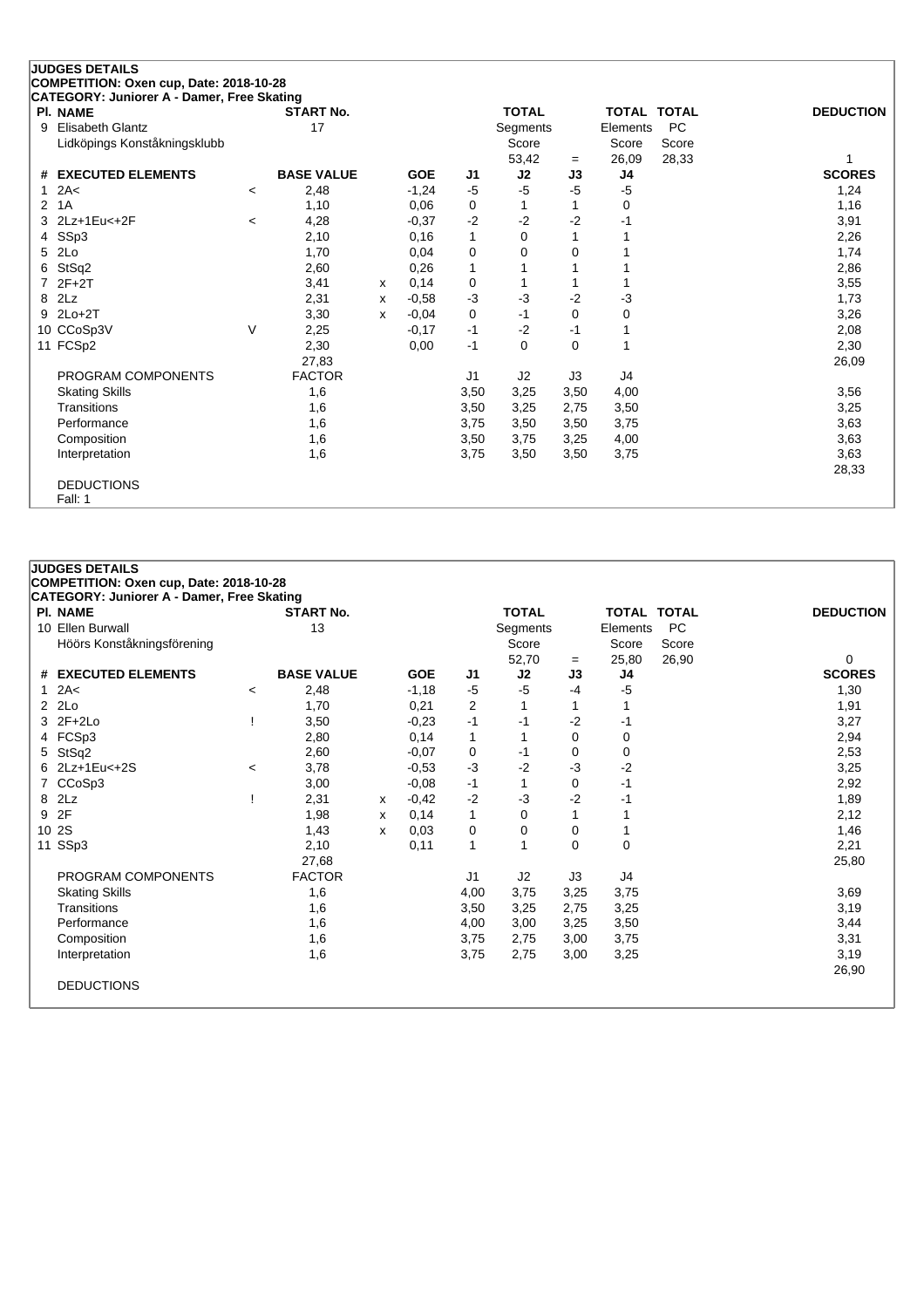| <b>PI. NAME</b>         | <b>START No.</b>  |   |            |                | <b>TOTAL</b> |      |          | <b>TOTAL TOTAL</b> | <b>DEDUCTION</b> |
|-------------------------|-------------------|---|------------|----------------|--------------|------|----------|--------------------|------------------|
| 11 Anna Crommert        | 10                |   |            |                | Segments     |      | Elements | <b>PC</b>          |                  |
| Tibro Konståkningsklubb |                   |   |            |                | Score        |      | Score    | Score              |                  |
|                         |                   |   |            |                | 51,09        | $=$  | 24,67    | 26,42              | 0                |
| # EXECUTED ELEMENTS     | <b>BASE VALUE</b> |   | <b>GOE</b> | J <sub>1</sub> | J2           | J3   | J4       |                    | <b>SCORES</b>    |
| $2F+2T$                 | 3,10              |   | 0,09       | 1              | 0            | 0    |          |                    | 3,19             |
| 1A<br>2                 | 1,10              |   | 0,14       | 1              | 2            |      |          |                    | 1,24             |
| 2Lz<br>3                | 2,10              |   | 0,05       | $-1$           |              | 0    |          |                    | 2,15             |
| CCoSp2<br>4             | 2,50              |   | $-0,19$    | $-1$           | -1           | 0    | $-1$     |                    | 2,31             |
| 2S+1Eu<+2S              | 2,98<br>$\,<\,$   |   | $-0,23$    | $-2$           | $-2$         | $-2$ | -1       |                    | 2,75             |
| 2Lo<br>6                | 1,87              | X | 0,00       | 0              | 0            | 0    | 0        |                    | 1,87             |
| FSSp3                   | 2,60              |   | 0,20       | 0              |              |      |          |                    | 2,80             |
| $2F+2T$<br>8            | 3,41              | x | 0,00       | $\mathbf 0$    | 0            | 0    | 0        |                    | 3,41             |
| 1Lo<br>9                | 0,55              | x | $-0,06$    | -1             | -1           | -2   | -1       |                    | 0,49             |
| 10 StSq1                | 1,80              |   | 0,14       | 1              |              |      | 0        |                    | 1,94             |
| 11 LSp3                 | 2,40              |   | 0.12       | $\mathbf{1}$   | $\Omega$     |      | 0        |                    | 2,52             |
|                         | 24,41             |   |            |                |              |      |          |                    | 24,67            |
| PROGRAM COMPONENTS      | <b>FACTOR</b>     |   |            | J1             | J2           | J3   | J4       |                    |                  |
| <b>Skating Skills</b>   | 1,6               |   |            | 3,50           | 3,75         | 3,25 | 3,50     |                    | 3,50             |
| Transitions             | 1,6               |   |            | 3,00           | 3,25         | 2,75 | 3,00     |                    | 3,00             |
| Performance             | 1,6               |   |            | 3,50           | 3,50         | 3,25 | 3,25     |                    | 3,38             |
| Composition             | 1,6               |   |            | 3,25           | 3,25         | 3,00 | 3,50     |                    | 3,25             |
| Interpretation          | 1,6               |   |            | 3,50           | 3,75         | 3,00 | 3,25     |                    | 3,38             |
|                         |                   |   |            |                |              |      |          |                    | 26,42            |

|                       |                                                                                                                                                                                                           |                                      |                                                                                                                                                                     |            |                          |                |                          |       |       | <b>DEDUCTION</b>                            |
|-----------------------|-----------------------------------------------------------------------------------------------------------------------------------------------------------------------------------------------------------|--------------------------------------|---------------------------------------------------------------------------------------------------------------------------------------------------------------------|------------|--------------------------|----------------|--------------------------|-------|-------|---------------------------------------------|
|                       |                                                                                                                                                                                                           |                                      |                                                                                                                                                                     |            |                          |                |                          |       |       |                                             |
|                       |                                                                                                                                                                                                           |                                      |                                                                                                                                                                     |            |                          | Score          |                          | Score | Score |                                             |
|                       |                                                                                                                                                                                                           |                                      |                                                                                                                                                                     |            |                          | 48,92          | $=$                      | 21,21 | 27,71 | 0                                           |
|                       |                                                                                                                                                                                                           | <b>BASE VALUE</b>                    |                                                                                                                                                                     | <b>GOE</b> | J1                       | J2             | J3                       | J4    |       | <b>SCORES</b>                               |
| 1A                    |                                                                                                                                                                                                           | 1,10                                 |                                                                                                                                                                     | 0,19       | $\overline{2}$           | $\overline{2}$ | $\overline{2}$           |       |       | 1,29                                        |
|                       |                                                                                                                                                                                                           | 3,40                                 |                                                                                                                                                                     | 0,00       | 0                        | 0              | 0                        | 0     |       | 3,40                                        |
|                       |                                                                                                                                                                                                           | 3,00                                 |                                                                                                                                                                     | 0,45       | $\mathbf{1}$             | $\overline{c}$ | 3                        | 0     |       | 3,45                                        |
|                       |                                                                                                                                                                                                           | 3,60                                 |                                                                                                                                                                     | $-0,41$    | $-2$                     | $-2$           | $-2$                     | $-3$  |       | 3,19                                        |
|                       | e                                                                                                                                                                                                         | 1,35                                 |                                                                                                                                                                     | $-0.37$    | $-3$                     | $-4$           | $-2$                     | $-2$  |       | 0,98                                        |
|                       |                                                                                                                                                                                                           | 0,00                                 |                                                                                                                                                                     | 0,00       | $\overline{\phantom{a}}$ | $\mathbf{u}$   | $\hspace{0.05cm}$        | $-$   |       | 0,00                                        |
|                       |                                                                                                                                                                                                           | 1,70                                 |                                                                                                                                                                     | 0,00       | 0                        | 0              | 0                        | 0     |       | 1,70                                        |
|                       |                                                                                                                                                                                                           | 1,43                                 | x                                                                                                                                                                   | $-0,46$    | $-5$                     | $-3$           | -3                       | $-3$  |       | 0,97                                        |
|                       |                                                                                                                                                                                                           | 2,60                                 |                                                                                                                                                                     | 0,26       | $\mathbf{1}$             | $\mathbf{1}$   | 1                        | 1     |       | 2,86                                        |
|                       |                                                                                                                                                                                                           | 1,98                                 | x                                                                                                                                                                   | $-0,03$    | 0                        | 0              | 0                        | -1    |       | 1,95                                        |
|                       |                                                                                                                                                                                                           | 1,50                                 |                                                                                                                                                                     | $-0,08$    | $-1$                     | 0              | $-1$                     | 0     |       | 1,42                                        |
|                       |                                                                                                                                                                                                           | 21,66                                |                                                                                                                                                                     |            |                          |                |                          |       |       | 21,21                                       |
| PROGRAM COMPONENTS    |                                                                                                                                                                                                           |                                      |                                                                                                                                                                     |            | J1                       | J2             | J3                       | J4    |       |                                             |
| <b>Skating Skills</b> |                                                                                                                                                                                                           | 1,6                                  |                                                                                                                                                                     |            | 3,75                     | 3,75           | 3,25                     | 4,00  |       | 3,69                                        |
| Transitions           |                                                                                                                                                                                                           |                                      |                                                                                                                                                                     |            | 3,50                     | 3,00           | 2,75                     | 3,50  |       | 3,19                                        |
| Performance           |                                                                                                                                                                                                           |                                      |                                                                                                                                                                     |            | 3,50                     | 3,50           | 3,25                     | 3,75  |       | 3,50                                        |
| Composition           |                                                                                                                                                                                                           |                                      |                                                                                                                                                                     |            | 3,75                     | 3,50           | 3,00                     | 4,00  |       | 3,56                                        |
| Interpretation        |                                                                                                                                                                                                           |                                      |                                                                                                                                                                     |            | 3,75                     | 3,25           | 3,00                     | 3,50  |       | 3,38                                        |
|                       |                                                                                                                                                                                                           |                                      |                                                                                                                                                                     |            |                          |                |                          |       |       | 27,71                                       |
| <b>DEDUCTIONS</b>     |                                                                                                                                                                                                           |                                      |                                                                                                                                                                     |            |                          |                |                          |       |       |                                             |
|                       |                                                                                                                                                                                                           |                                      |                                                                                                                                                                     |            |                          |                |                          |       |       |                                             |
|                       | <b>JUDGES DETAILS</b><br><b>PI. NAME</b><br>12 Jennifer Svensson<br># EXECUTED ELEMENTS<br>$2$ $2Lz+2T$<br>3 FSSp4<br>4 2F+2T+1Lo<br>5 2Fe<br>6 CCoSp<br>7 2Lo<br>8 2S<br>9 StSq2<br>10 2S+1Lo<br>11 LSp1 | Nässjö Skridsko- och Konståkningklub | COMPETITION: Oxen cup, Date: 2018-10-28<br><b>CATEGORY: Juniorer A - Damer, Free Skating</b><br><b>START No.</b><br>11<br><b>FACTOR</b><br>1,6<br>1,6<br>1,6<br>1,6 |            |                          |                | <b>TOTAL</b><br>Segments |       |       | <b>TOTAL TOTAL</b><br><b>PC</b><br>Elements |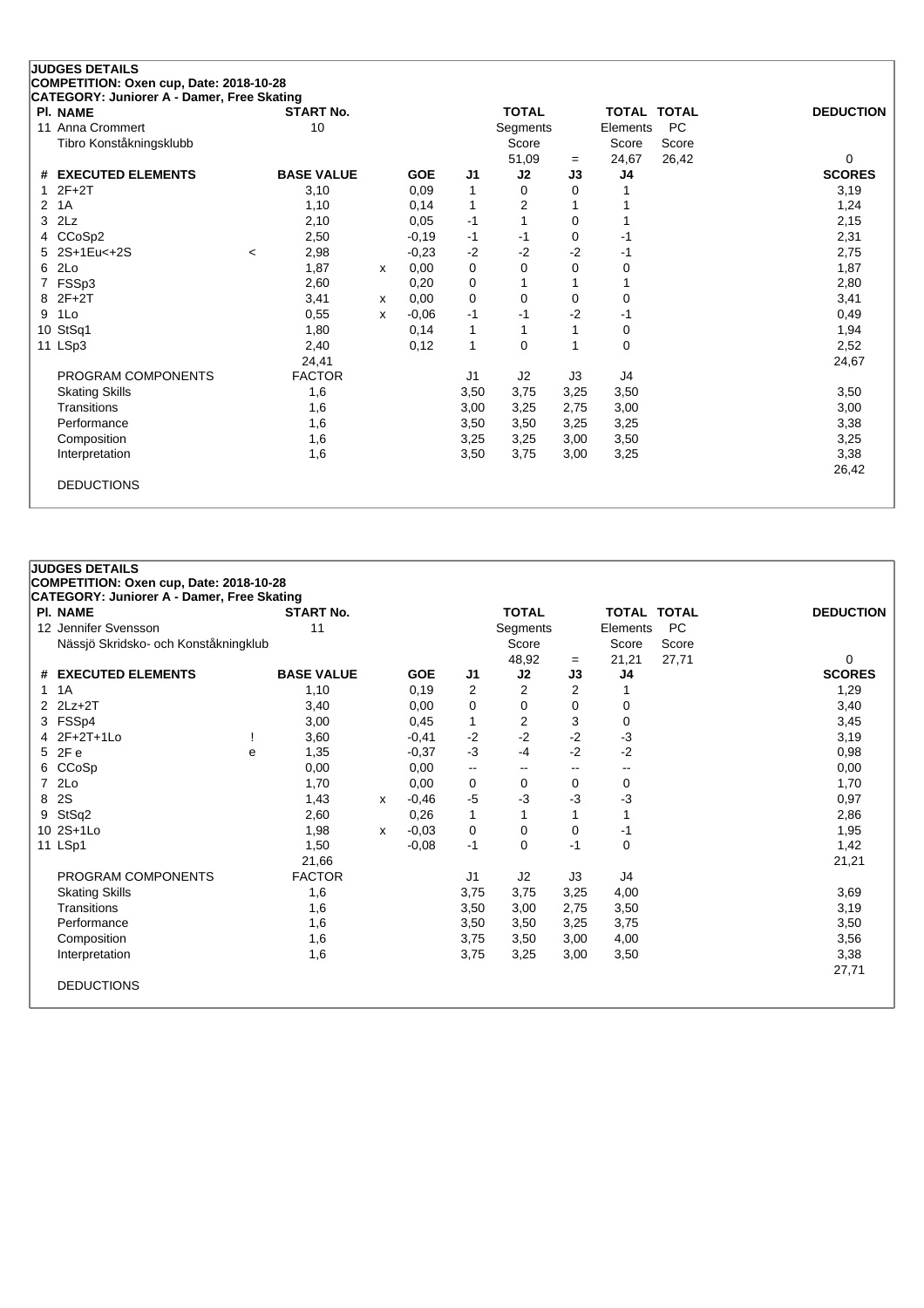|   | <b>JUDGES DETAILS</b>                      |         |                   |   |            |                         |                |                |             |           |                  |
|---|--------------------------------------------|---------|-------------------|---|------------|-------------------------|----------------|----------------|-------------|-----------|------------------|
|   | COMPETITION: Oxen cup, Date: 2018-10-28    |         |                   |   |            |                         |                |                |             |           |                  |
|   | CATEGORY: Juniorer A - Damer, Free Skating |         |                   |   |            |                         |                |                |             |           |                  |
|   | <b>PI. NAME</b>                            |         | <b>START No.</b>  |   |            |                         | <b>TOTAL</b>   |                | TOTAL TOTAL |           | <b>DEDUCTION</b> |
|   | 13 Saga Rosén                              |         | 14                |   |            |                         | Segments       |                | Elements    | <b>PC</b> |                  |
|   | Höörs Konståkningsförening                 |         |                   |   |            |                         | Score          |                | Score       | Score     |                  |
|   |                                            |         |                   |   |            |                         | 48,10          | $=$            | 24,50       | 23,60     | 0                |
| # | <b>EXECUTED ELEMENTS</b>                   |         | <b>BASE VALUE</b> |   | <b>GOE</b> | J1                      | J2             | J3             | J4          |           | <b>SCORES</b>    |
| 1 | 1A                                         |         | 1,10              |   | 0.06       | 0                       |                |                | 0           |           | 1,16             |
| 2 | $2Lz + 2T$                                 |         | 3,40              |   | $-0,37$    | $-2$                    | $-2$           | $-2$           | -1          |           | 3,03             |
| 3 | 2Lo                                        |         | 1,70              |   | $-0,43$    | $-2$                    | $-3$           | -3             | $-2$        |           | 1,27             |
| 4 | FCCoSp4                                    |         | 3,50              |   | 0,44       | $\overline{\mathbf{c}}$ | $\overline{2}$ |                | 0           |           | 3,94             |
| 5 | StSq1                                      |         | 1,80              |   | $-0,09$    | $-1$                    | $-1$           | 0              | 0           |           | 1,71             |
| 6 | 2F e                                       | е       | 1,35              |   | $-0,54$    | $-5$                    | $-4$           | -4             | $-3$        |           | 0,81             |
|   | 2Lz+1Eu<+2S                                | $\prec$ | 4,16              | X | $-0,53$    | $-2$                    | $-3$           | -3             | $-2$        |           | 3,63             |
|   | 8 CCoSp4                                   |         | 3,50              |   | 0,44       | 1                       |                | $\overline{2}$ |             |           | 3,94             |
| 9 | 2S                                         |         | 1,43              | X | 0.00       | $\mathbf 0$             | $\Omega$       | 0              | 0           |           | 1,43             |
|   | 10 2F<                                     | $\,<$   | 1,49              | x | $-0,31$    | $-2$                    | $-2$           | -3             | $-2$        |           | 1,18             |
|   | 11 LSp3                                    |         | 2,40              |   | 0,00       | 0                       | $\Omega$       | 0              | 0           |           | 2,40             |
|   |                                            |         | 25,83             |   |            |                         |                |                |             |           | 24,50            |
|   | PROGRAM COMPONENTS                         |         | <b>FACTOR</b>     |   |            | J <sub>1</sub>          | J2             | J3             | J4          |           |                  |
|   | <b>Skating Skills</b>                      |         | 1,6               |   |            | 3,00                    | 3,25           | 3,25           | 3,50        |           | 3,25             |
|   | Transitions                                |         | 1,6               |   |            | 2,50                    | 3,00           | 2,50           | 3,00        |           | 2,75             |
|   | Performance                                |         | 1,6               |   |            | 3,25                    | 2,75           | 3,00           | 3,25        |           | 3,06             |
|   | Composition                                |         | 1,6               |   |            | 3,00                    | 2,75           | 2,75           | 3,25        |           | 2,94             |
|   | Interpretation                             |         | 1,6               |   |            | 2,75                    | 2,50           | 2,75           | 3,00        |           | 2,75             |
|   |                                            |         |                   |   |            |                         |                |                |             |           | 23,60            |
|   | <b>DEDUCTIONS</b>                          |         |                   |   |            |                         |                |                |             |           |                  |
|   |                                            |         |                   |   |            |                         |                |                |             |           |                  |

|    | <b>JUDGES DETAILS</b>                             |         |                   |   |            |                |                |                |                    |           |                  |
|----|---------------------------------------------------|---------|-------------------|---|------------|----------------|----------------|----------------|--------------------|-----------|------------------|
|    | COMPETITION: Oxen cup, Date: 2018-10-28           |         |                   |   |            |                |                |                |                    |           |                  |
|    | <b>CATEGORY: Juniorer A - Damer, Free Skating</b> |         |                   |   |            |                |                |                |                    |           |                  |
|    | <b>PI. NAME</b>                                   |         | <b>START No.</b>  |   |            |                | <b>TOTAL</b>   |                | <b>TOTAL TOTAL</b> |           | <b>DEDUCTION</b> |
|    | 14 Johanna Hagberg                                |         | 6                 |   |            |                | Segments       |                | Elements           | <b>PC</b> |                  |
|    | Alingsås Konståkningsklubb                        |         |                   |   |            |                | Score          |                | Score              | Score     |                  |
|    |                                                   |         |                   |   |            |                | 47,08          | $=$            | 23,76              | 24,32     |                  |
|    | # EXECUTED ELEMENTS                               |         | <b>BASE VALUE</b> |   | <b>GOE</b> | J1             | J2             | J3             | J4                 |           | <b>SCORES</b>    |
|    | 1 2Lo+1Eu<<+2S                                    | <<      | 3,00              |   | $-0,72$    | $-5$           | $-4$           | $-4$           | $-4$               |           | 2,28             |
|    | $2 \, 2F + 2T <$                                  | $\,<\,$ | 2,78              |   | $-0,77$    | $-5$           | $-5$           | -4             | -3                 |           | 2,01             |
|    | 3 2Lo                                             |         | 1,70              |   | 0,04       | 0              | $\mathbf 0$    |                | 0                  |           | 1,74             |
|    | 4 FSSp2                                           |         | 2,30              |   | 0,06       | 0              | 0              |                | 0                  |           | 2,36             |
|    | 5 1Lz                                             |         | 0,60              |   | $-0,30$    | $-5$           | -5             | -5             | -5                 |           | 0,30             |
| 6. | $2$ Lz+1T                                         |         | 2,50              |   | 0,00       | $-1$           | $\mathbf{1}$   | 0              | 0                  |           | 2,50             |
|    | 7 2F                                              |         | 1,98              | X | $-0,05$    | 0              | -1             | 0              | 0                  |           | 1,93             |
|    | 8 CCoSp4                                          |         | 3,50              |   | 0,53       | 1              | $\overline{2}$ | $\overline{2}$ |                    |           | 4,03             |
| 9  | StSq2                                             |         | 2,60              |   | 0,13       | 1              | $\mathbf 0$    |                | 0                  |           | 2,73             |
|    | 10 1A                                             |         | 1,21              | x | 0.03       | $\mathbf 0$    | 1              | $\Omega$       | 0                  |           | 1,24             |
|    | 11 LSp3                                           |         | 2,40              |   | 0,24       | $\mathbf{1}$   | 1              |                | 1                  |           | 2,64             |
|    |                                                   |         | 24,57             |   |            |                |                |                |                    |           | 23,76            |
|    | PROGRAM COMPONENTS                                |         | <b>FACTOR</b>     |   |            | J <sub>1</sub> | J2             | J3             | J4                 |           |                  |
|    | <b>Skating Skills</b>                             |         | 1,6               |   |            | 3,25           | 3,25           | 3,00           | 3,50               |           | 3,25             |
|    | Transitions                                       |         | 1,6               |   |            | 2,75           | 2,50           | 2,50           | 3,25               |           | 2,75             |
|    | Performance                                       |         | 1,6               |   |            | 3,25           | 3,00           | 3,00           | 3,50               |           | 3,19             |
|    | Composition                                       |         | 1,6               |   |            | 3,25           | 2,75           | 3,00           | 3,50               |           | 3,13             |
|    | Interpretation                                    |         | 1,6               |   |            | 3,00           | 2,75           | 2,75           | 3,00               |           | 2,88             |
|    |                                                   |         |                   |   |            |                |                |                |                    |           | 24,32            |
|    | <b>DEDUCTIONS</b>                                 |         |                   |   |            |                |                |                |                    |           |                  |
|    | Fall: 1                                           |         |                   |   |            |                |                |                |                    |           |                  |
|    |                                                   |         |                   |   |            |                |                |                |                    |           |                  |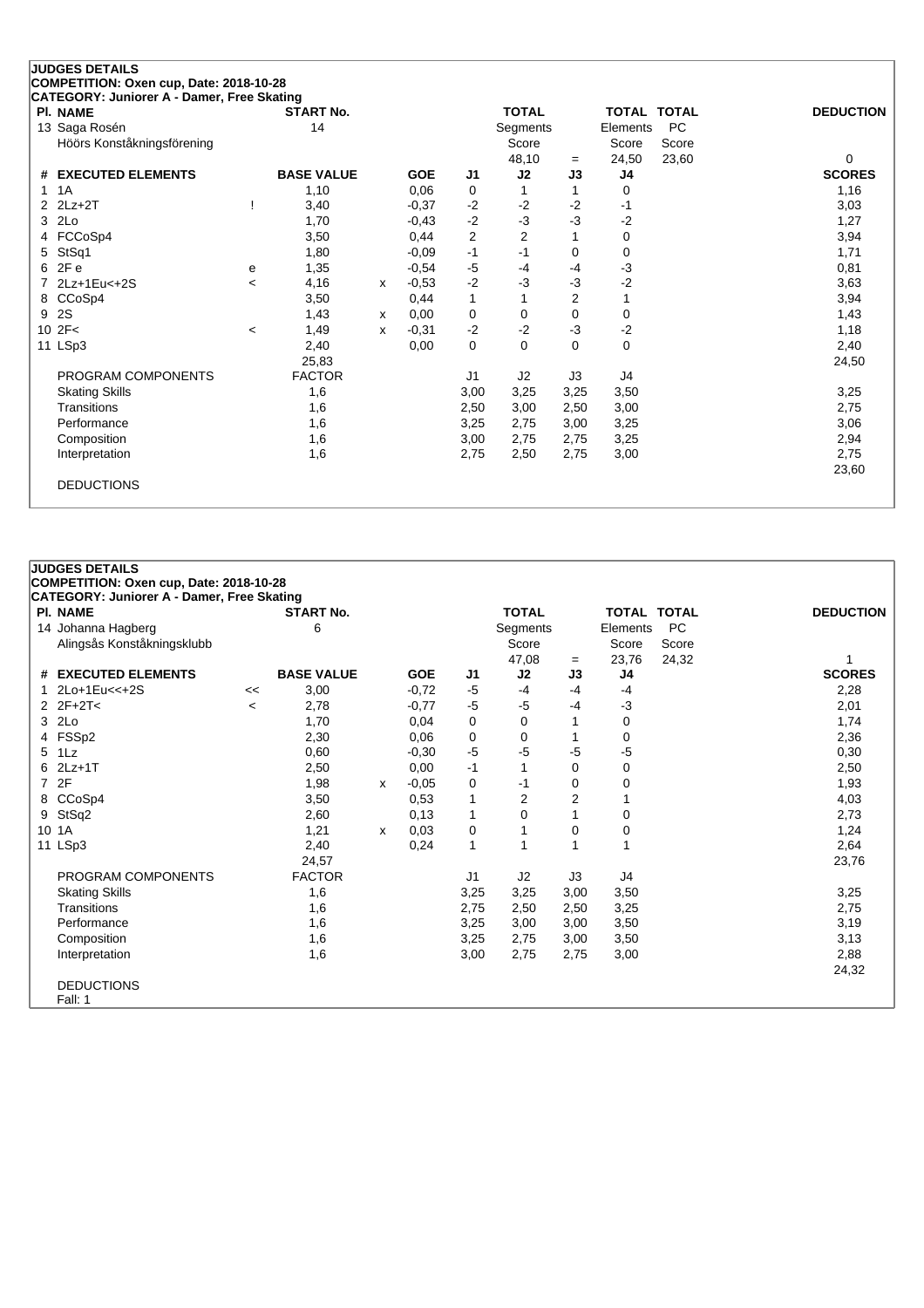| <b>PI. NAME</b>                        |                | <b>START No.</b>  |   |            |              | <b>TOTAL</b> |      | <b>TOTAL TOTAL</b> |           | <b>DEDUCTION</b> |
|----------------------------------------|----------------|-------------------|---|------------|--------------|--------------|------|--------------------|-----------|------------------|
| 15 Embla Bergström                     |                | 12                |   |            |              | Segments     |      | Elements           | <b>PC</b> |                  |
| Viggbyholms Idrottsklubb               |                |                   |   |            |              | Score        |      | Score              | Score     |                  |
|                                        |                |                   |   |            |              | 45,80        | $=$  | 20,70              | 25,10     | 0                |
| # EXECUTED ELEMENTS                    |                | <b>BASE VALUE</b> |   | <b>GOE</b> | J1           | J2           | J3   | J4                 |           | <b>SCORES</b>    |
| 2Lz<                                   | $\prec$        | 1,58              |   | $-0,40$    | $-2$         | -3           | $-3$ | $-2$               |           | 1,18             |
| 2F<<br>$\overline{2}$                  | $\overline{a}$ | 1,35              |   | $-0,41$    | $-3$         | $-4$         | $-3$ | $-2$               |           | 0,94             |
| 1A<br>3                                |                | 1,10              |   | 0,06       | $\mathbf{1}$ |              | 0    | 0                  |           | 1,16             |
| FCSp1<br>4                             |                | 1,90              |   | 0,10       | 2            |              | -2   |                    |           | 2,00             |
| StSq2<br>5                             |                | 2,60              |   | 0,07       | 0            | 0            |      | 0                  |           | 2,67             |
| 2F <sub>1</sub> 2Lo <sub>5</sub><br>6. | $\,<\,$        | 2,63              |   | $-0,51$    | $-2$         | -4           | $-5$ | $-4$               |           | 2,12             |
| $2Lz<+2T<<$                            | <<             | 2,18              | x | $-0.75$    | $-4$         | -5           | $-5$ | $-5$               |           | 1,43             |
| $2S+2Lo<$                              | $\,<\,$        | 2,84              | x | $-0,39$    | $-3$         | -3           | $-4$ | $-2$               |           | 2,45             |
| CCoSp4<br>9                            |                | 3,50              |   | 0,44       | $\mathbf{1}$ |              | 2    |                    |           | 3,94             |
| 10<br>1A                               |                | 1,21              | x | 0,00       | 0            | $\Omega$     | 0    | 0                  |           | 1,21             |
| 11 SSp2                                |                | 1,60              |   | 0,00       | $\mathbf{1}$ | $\Omega$     | $-1$ | 0                  |           | 1,60             |
|                                        |                | 22,49             |   |            |              |              |      |                    |           | 20,70            |
| PROGRAM COMPONENTS                     |                | <b>FACTOR</b>     |   |            | J1           | J2           | J3   | J4                 |           |                  |
| <b>Skating Skills</b>                  |                | 1,6               |   |            | 3,50         | 3,50         | 3,00 | 3,25               |           | 3,31             |
| Transitions                            |                | 1,6               |   |            | 3,25         | 3,25         | 2,50 | 3,00               |           | 3,00             |
| Performance                            |                | 1,6               |   |            | 3,50         | 3,00         | 3,00 | 3,25               |           | 3,19             |
| Composition                            |                | 1,6               |   |            | 3,50         | 3,25         | 2,75 | 3,50               |           | 3,25             |
| Interpretation                         |                | 1,6               |   |            | 3,00         | 3,00         | 2,75 | 3,00               |           | 2,94             |
|                                        |                |                   |   |            |              |              |      |                    |           | 25,10            |

| <b>PC</b><br>16 Daniella Tuovinen<br>8<br>Segments<br>Elements<br>Skövde Konståkningsklubb<br>Score<br>Score<br>Score<br>42,77<br>16,86<br>25,91<br>$=$<br># EXECUTED ELEMENTS<br><b>BASE VALUE</b><br>J2<br><b>GOE</b><br>J3<br>J1<br>J4<br>12Lo<br>1,70<br>0,17<br>1<br>1<br>2 2F+1Eu<+2S<<br>$-5$<br>-5<br>$-5$<br>$-3$<br>3,16<br>$-0,81$<br><br V<br>0<br>3 FCCoSpBV<br>1,28<br>-1<br>0<br>0<br>$-0,03$<br>$-2$<br>$-2$<br>$-2$<br>3,08<br>$-2$<br>4 $2Lz+2T<$<br>$-0,42$<br>$\overline{\phantom{a}}$<br>0<br>5 1A<br>1,10<br>0,06<br>0<br>1<br>$-3$<br>$-3$<br>$-2$<br>$-3$<br>$6$ 2Lo<<br>$-0,35$<br>1,28<br>$\,<\,$<br>7 LSp2<br>1,90<br>0<br>0<br>0,05<br>1<br>0<br>-5<br>$-5$<br>8 1Lz<br>$-3$<br>0,66<br>$-0,26$<br>-4<br>X<br>2S<<br>$-3$<br>$-3$<br>$-3$<br>$-3$<br>1,08<br>$-0,29$<br>9<br>x<br>$\,<\,$<br>10 StSq1<br>1,80<br>0,05<br>0<br>1<br>0<br>0<br>11 CCoSp1V<br>V<br>1<br>0,15<br>1<br>1<br>1,50<br>1<br>18,54<br>PROGRAM COMPONENTS<br><b>FACTOR</b><br>J2<br>J3<br>J4<br>J <sub>1</sub><br><b>Skating Skills</b><br>1,6<br>3,25<br>3,25<br>3,00<br>3,75<br>1,6<br>3,00<br>Transitions<br>3,00<br>2,50<br>3,50<br>Performance<br>1,6<br>3,25<br>3,50<br>3,25<br>3,00 | <b>DEDUCTION</b> | <b>TOTAL TOTAL</b> |      | <b>TOTAL</b> |      |  | <b>START No.</b> | <b>PI. NAME</b> |  |
|----------------------------------------------------------------------------------------------------------------------------------------------------------------------------------------------------------------------------------------------------------------------------------------------------------------------------------------------------------------------------------------------------------------------------------------------------------------------------------------------------------------------------------------------------------------------------------------------------------------------------------------------------------------------------------------------------------------------------------------------------------------------------------------------------------------------------------------------------------------------------------------------------------------------------------------------------------------------------------------------------------------------------------------------------------------------------------------------------------------------------------------------------------------------------------------------|------------------|--------------------|------|--------------|------|--|------------------|-----------------|--|
|                                                                                                                                                                                                                                                                                                                                                                                                                                                                                                                                                                                                                                                                                                                                                                                                                                                                                                                                                                                                                                                                                                                                                                                              |                  |                    |      |              |      |  |                  |                 |  |
|                                                                                                                                                                                                                                                                                                                                                                                                                                                                                                                                                                                                                                                                                                                                                                                                                                                                                                                                                                                                                                                                                                                                                                                              |                  |                    |      |              |      |  |                  |                 |  |
|                                                                                                                                                                                                                                                                                                                                                                                                                                                                                                                                                                                                                                                                                                                                                                                                                                                                                                                                                                                                                                                                                                                                                                                              | 0                |                    |      |              |      |  |                  |                 |  |
|                                                                                                                                                                                                                                                                                                                                                                                                                                                                                                                                                                                                                                                                                                                                                                                                                                                                                                                                                                                                                                                                                                                                                                                              | <b>SCORES</b>    |                    |      |              |      |  |                  |                 |  |
|                                                                                                                                                                                                                                                                                                                                                                                                                                                                                                                                                                                                                                                                                                                                                                                                                                                                                                                                                                                                                                                                                                                                                                                              | 1,87             |                    |      |              |      |  |                  |                 |  |
|                                                                                                                                                                                                                                                                                                                                                                                                                                                                                                                                                                                                                                                                                                                                                                                                                                                                                                                                                                                                                                                                                                                                                                                              | 2,35             |                    |      |              |      |  |                  |                 |  |
|                                                                                                                                                                                                                                                                                                                                                                                                                                                                                                                                                                                                                                                                                                                                                                                                                                                                                                                                                                                                                                                                                                                                                                                              | 1,25             |                    |      |              |      |  |                  |                 |  |
|                                                                                                                                                                                                                                                                                                                                                                                                                                                                                                                                                                                                                                                                                                                                                                                                                                                                                                                                                                                                                                                                                                                                                                                              | 2,66             |                    |      |              |      |  |                  |                 |  |
|                                                                                                                                                                                                                                                                                                                                                                                                                                                                                                                                                                                                                                                                                                                                                                                                                                                                                                                                                                                                                                                                                                                                                                                              | 1,16             |                    |      |              |      |  |                  |                 |  |
|                                                                                                                                                                                                                                                                                                                                                                                                                                                                                                                                                                                                                                                                                                                                                                                                                                                                                                                                                                                                                                                                                                                                                                                              | 0,93             |                    |      |              |      |  |                  |                 |  |
|                                                                                                                                                                                                                                                                                                                                                                                                                                                                                                                                                                                                                                                                                                                                                                                                                                                                                                                                                                                                                                                                                                                                                                                              | 1,95             |                    |      |              |      |  |                  |                 |  |
|                                                                                                                                                                                                                                                                                                                                                                                                                                                                                                                                                                                                                                                                                                                                                                                                                                                                                                                                                                                                                                                                                                                                                                                              | 0,40             |                    |      |              |      |  |                  |                 |  |
|                                                                                                                                                                                                                                                                                                                                                                                                                                                                                                                                                                                                                                                                                                                                                                                                                                                                                                                                                                                                                                                                                                                                                                                              | 0,79             |                    |      |              |      |  |                  |                 |  |
|                                                                                                                                                                                                                                                                                                                                                                                                                                                                                                                                                                                                                                                                                                                                                                                                                                                                                                                                                                                                                                                                                                                                                                                              | 1,85             |                    |      |              |      |  |                  |                 |  |
|                                                                                                                                                                                                                                                                                                                                                                                                                                                                                                                                                                                                                                                                                                                                                                                                                                                                                                                                                                                                                                                                                                                                                                                              | 1,65             |                    |      |              |      |  |                  |                 |  |
|                                                                                                                                                                                                                                                                                                                                                                                                                                                                                                                                                                                                                                                                                                                                                                                                                                                                                                                                                                                                                                                                                                                                                                                              | 16,86            |                    |      |              |      |  |                  |                 |  |
|                                                                                                                                                                                                                                                                                                                                                                                                                                                                                                                                                                                                                                                                                                                                                                                                                                                                                                                                                                                                                                                                                                                                                                                              |                  |                    |      |              |      |  |                  |                 |  |
|                                                                                                                                                                                                                                                                                                                                                                                                                                                                                                                                                                                                                                                                                                                                                                                                                                                                                                                                                                                                                                                                                                                                                                                              | 3,31             |                    |      |              |      |  |                  |                 |  |
|                                                                                                                                                                                                                                                                                                                                                                                                                                                                                                                                                                                                                                                                                                                                                                                                                                                                                                                                                                                                                                                                                                                                                                                              | 3,00             |                    |      |              |      |  |                  |                 |  |
|                                                                                                                                                                                                                                                                                                                                                                                                                                                                                                                                                                                                                                                                                                                                                                                                                                                                                                                                                                                                                                                                                                                                                                                              | 3,25             |                    |      |              |      |  |                  |                 |  |
|                                                                                                                                                                                                                                                                                                                                                                                                                                                                                                                                                                                                                                                                                                                                                                                                                                                                                                                                                                                                                                                                                                                                                                                              | 3,38             | 3,75               | 3,00 | 3,50         | 3,25 |  | 1,6              | Composition     |  |
| 1,6<br>3,50<br>3,00<br>3,50<br>Interpretation<br>3,00                                                                                                                                                                                                                                                                                                                                                                                                                                                                                                                                                                                                                                                                                                                                                                                                                                                                                                                                                                                                                                                                                                                                        | 3,25             |                    |      |              |      |  |                  |                 |  |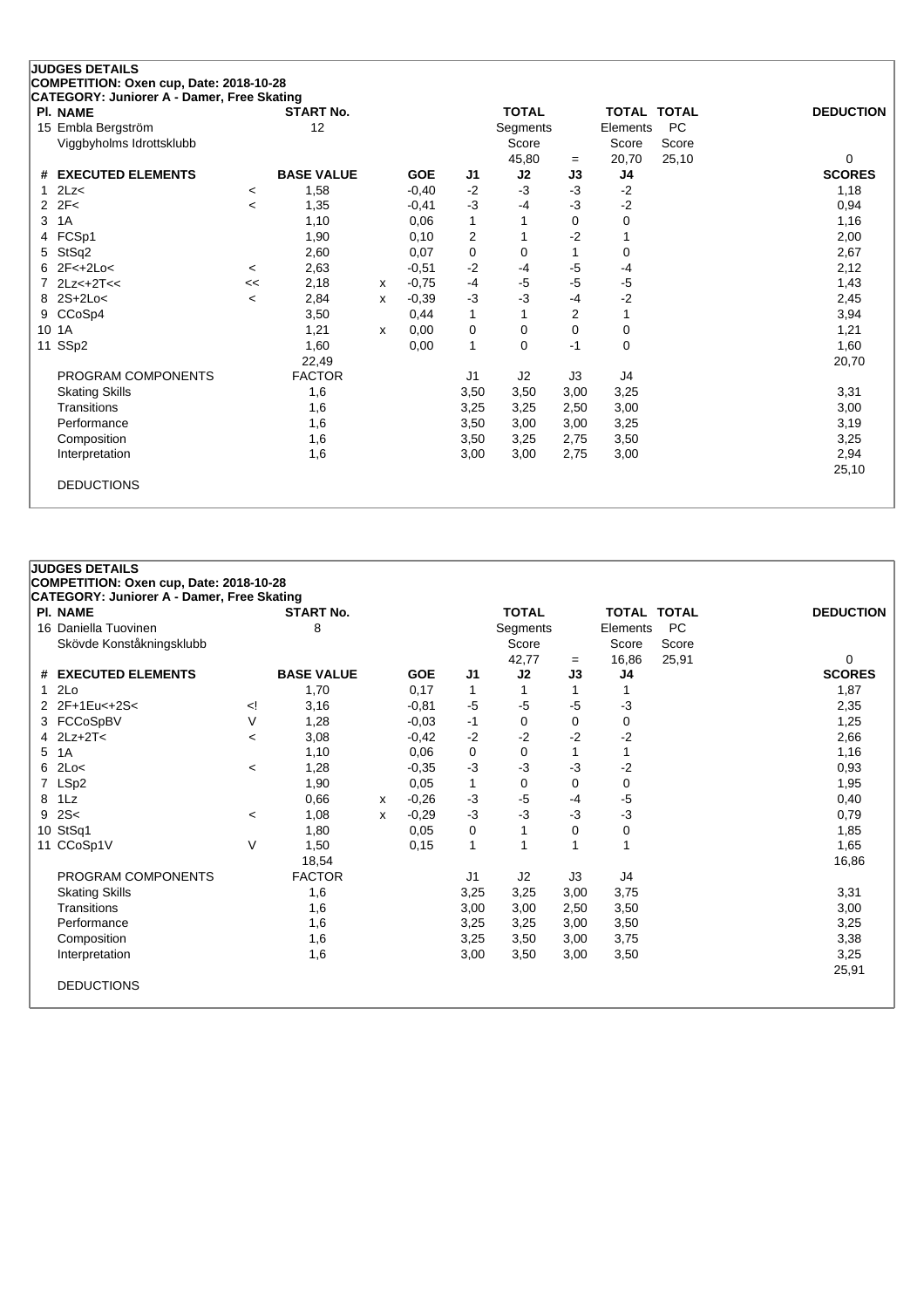| <b>JUDGES DETAILS</b>                                         |                                                                                                                                                                          |                   |              |            |      |              |             |          |                    |                  |
|---------------------------------------------------------------|--------------------------------------------------------------------------------------------------------------------------------------------------------------------------|-------------------|--------------|------------|------|--------------|-------------|----------|--------------------|------------------|
| COMPETITION: Oxen cup, Date: 2018-10-28                       |                                                                                                                                                                          |                   |              |            |      |              |             |          |                    |                  |
| CATEGORY: Juniorer A - Damer, Free Skating<br><b>PI. NAME</b> |                                                                                                                                                                          | <b>START No.</b>  |              |            |      | <b>TOTAL</b> |             |          | <b>TOTAL TOTAL</b> | <b>DEDUCTION</b> |
| 17 Sofia Bergström                                            |                                                                                                                                                                          | 7                 |              |            |      | Segments     |             | Elements | <b>PC</b>          |                  |
| Skövde Konståkningsklubb                                      |                                                                                                                                                                          |                   |              |            |      | Score        |             | Score    | Score              |                  |
|                                                               |                                                                                                                                                                          |                   |              |            |      | 36,52        | $=$         | 15,22    | 23,30              | $\overline{2}$   |
| <b>EXECUTED ELEMENTS</b><br>#                                 |                                                                                                                                                                          | <b>BASE VALUE</b> |              | <b>GOE</b> | J1   | J2           | J3          | J4       |                    | <b>SCORES</b>    |
| 2F<                                                           | $\,<\,$                                                                                                                                                                  | 1,35              |              | $-0,51$    | -5   | $-4$         | -3          | $-3$     |                    | 0,84             |
| 2Lz<<br>2                                                     | $\,<\,$                                                                                                                                                                  | 1,58              |              | $-0,79$    | $-5$ | $-5$         | $-5$        | $-5$     |                    | 0,79             |
| 2S<br>3                                                       |                                                                                                                                                                          | 1,30              |              | 0,00       | 0    | $\Omega$     | $\mathbf 0$ | 0        |                    | 1,30             |
| FCSp1<br>4                                                    |                                                                                                                                                                          | 1,90              |              | $-0,10$    | 0    | 0            | $-1$        | $-1$     |                    | 1,80             |
| 1A<br>5                                                       |                                                                                                                                                                          | 1,10              |              | 0,00       | 0    | 0            | $\mathbf 0$ | 0        |                    | 1,10             |
| 2Lz<<br>6                                                     | $\,<\,$                                                                                                                                                                  | 1,74              | $\mathsf{x}$ | $-0,79$    | $-5$ | -5           | -5          | -5       |                    | 0,95             |
| LSp3<br>7                                                     |                                                                                                                                                                          | 2,40              |              | 0,06       | 1    | $\Omega$     | $\Omega$    | 0        |                    | 2,46             |
| 2F<<br>8                                                      | </td <td>1,49</td> <td>x</td> <td><math>-0,48</math></td> <td><math>-3</math></td> <td><math>-4</math></td> <td>-4</td> <td><math>-3</math></td> <td></td> <td>1,01</td> | 1,49              | x            | $-0,48$    | $-3$ | $-4$         | -4          | $-3$     |                    | 1,01             |
| CCoSp2V<br>9                                                  | $\vee$                                                                                                                                                                   | 1,88              |              | 0,00       | 0    | $\Omega$     | $\Omega$    | 0        |                    | 1,88             |
| 2S<br>10                                                      |                                                                                                                                                                          | 1,43              | $\mathsf{x}$ | 0,00       | 0    | 0            | $\mathbf 0$ | 0        |                    | 1,43             |
| StSq1<br>11                                                   |                                                                                                                                                                          | 1,80              |              | $-0,14$    | 0    | $-1$         | $-1$        | $-1$     |                    | 1,66             |
|                                                               |                                                                                                                                                                          | 17,97             |              |            |      |              |             |          |                    | 15,22            |
| PROGRAM COMPONENTS                                            |                                                                                                                                                                          | <b>FACTOR</b>     |              |            | J1   | J2           | J3          | J4       |                    |                  |
| <b>Skating Skills</b>                                         |                                                                                                                                                                          | 1,6               |              |            | 2,75 | 2,75         | 3,25        | 3,25     |                    | 3,00             |
| Transitions                                                   |                                                                                                                                                                          | 1,6               |              |            | 2,50 | 2,50         | 2,75        | 3,00     |                    | 2,69             |
| Performance                                                   |                                                                                                                                                                          | 1,6               |              |            | 3,00 | 3,00         | 3,00        | 3,00     |                    | 3,00             |
| Composition                                                   |                                                                                                                                                                          | 1,6               |              |            | 3,00 | 2,50         | 3,00        | 3,25     |                    | 2,94             |
| Interpretation                                                |                                                                                                                                                                          | 1,6               |              |            | 2,75 | 3,00         | 3,00        | 3,00     |                    | 2,94             |
|                                                               |                                                                                                                                                                          |                   |              |            |      |              |             |          |                    | 23,30            |
| <b>DEDUCTIONS</b>                                             |                                                                                                                                                                          |                   |              |            |      |              |             |          |                    |                  |
| Fall: 2                                                       |                                                                                                                                                                          |                   |              |            |      |              |             |          |                    |                  |

| <b>JUDGES DETAILS</b><br>COMPETITION: Oxen cup, Date: 2018-10-28 |                   |   |            |      |              |          |                    |           |                  |
|------------------------------------------------------------------|-------------------|---|------------|------|--------------|----------|--------------------|-----------|------------------|
| <b>CATEGORY: Juniorer A - Damer, Free Skating</b>                |                   |   |            |      |              |          |                    |           |                  |
| <b>PI. NAME</b>                                                  | <b>START No.</b>  |   |            |      | <b>TOTAL</b> |          | <b>TOTAL TOTAL</b> |           | <b>DEDUCTION</b> |
| 18 Sara Vedin                                                    |                   |   |            |      | Segments     |          | Elements           | <b>PC</b> |                  |
| Göteborgs Konståkningsklubb                                      |                   |   |            |      | Score        |          | Score              | Score     |                  |
|                                                                  |                   |   |            |      | 34,68        | $=$      | 15,38              | 20,30     |                  |
| # EXECUTED ELEMENTS                                              | <b>BASE VALUE</b> |   | <b>GOE</b> | J1   | J2           | J3       | J4                 |           | <b>SCORES</b>    |
| 2S                                                               | 1,30              |   | 0,03       | 0    | 0            | 1        | 0                  |           | 1,33             |
| 2 2Lo+1T                                                         | 2,10              |   | 0,00       | 0    | 0            | 0        | 0                  |           | 2,10             |
| 3 2T                                                             | 1,30              |   | 0,00       | 0    | 0            | 0        | 0                  |           | 1,30             |
| 4 FSSp1                                                          | 2,00              |   | $-0,10$    | 0    | $-1$         | 0        | -1                 |           | 1,90             |
| 5 2S+1T                                                          | 1,70              |   | 0,00       | 0    | 0            | $\Omega$ | 0                  |           | 1,70             |
| 6 CCoSp1                                                         | 2,00              |   | 0,05       | 0    | -1           |          |                    |           | 2,05             |
| 7 1F                                                             | 0,55              | x | 0,00       | 0    | 0            | 0        | 0                  |           | 0,55             |
| 8 1A+1A+SEQ                                                      | 1,94              | x | $-0.08$    | 0    | -1           | -1       | -1                 |           | 1,86             |
| 9 2Lo                                                            | 1,87              | x | $-0.85$    | $-5$ | $-5$         | -5       | $-5$               |           | 1,02             |
| 10 StSq1                                                         | 1,80              |   | $-0,23$    | $-1$ | $-2$         | $-1$     | $-1$               |           | 1,57             |
|                                                                  | 16,56             |   |            |      |              |          |                    |           | 15,38            |
| PROGRAM COMPONENTS                                               | <b>FACTOR</b>     |   |            | J1   | J2           | J3       | J4                 |           |                  |
| <b>Skating Skills</b>                                            | 1,6               |   |            | 3,00 | 2,75         | 2,50     | 3,00               |           | 2,81             |
| Transitions                                                      | 1,6               |   |            | 2,75 | 2,50         | 2,00     | 2,50               |           | 2,44             |
| Performance                                                      | 1,6               |   |            | 2,50 | 2,25         | 2,25     | 2,75               |           | 2,44             |
| Composition                                                      | 1,6               |   |            | 2,75 | 2,75         | 2,25     | 3,00               |           | 2,69             |
| Interpretation                                                   | 1,6               |   |            | 2,50 | 2,25         | 2,00     | 2,50               |           | 2,31             |
|                                                                  |                   |   |            |      |              |          |                    |           | 20,30            |
| <b>DEDUCTIONS</b>                                                |                   |   |            |      |              |          |                    |           |                  |
| Fall: 1                                                          |                   |   |            |      |              |          |                    |           |                  |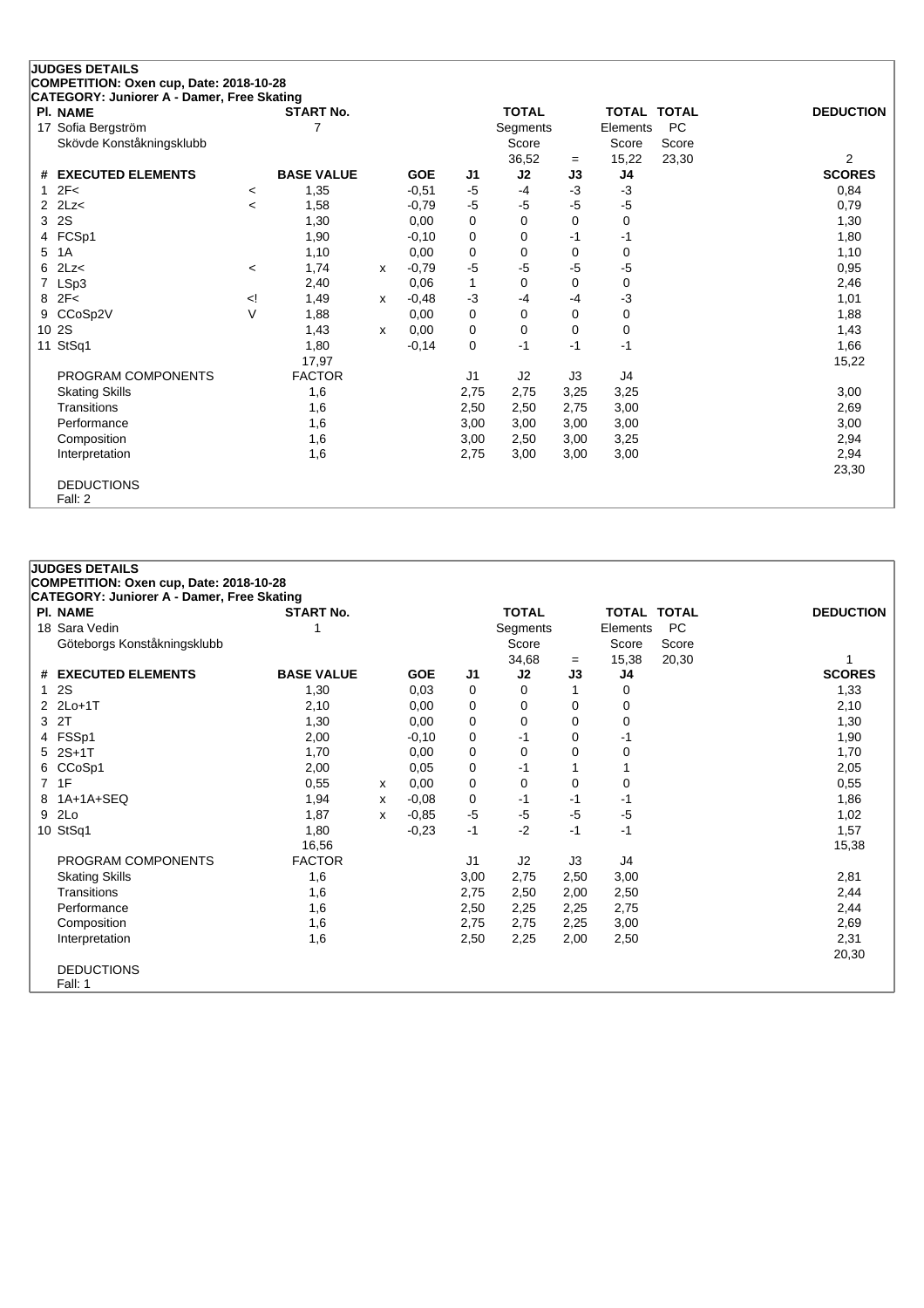|    | <b>JUDGES DETAILS</b>                                         |         |                   |   |            |      |              |      |                    |           |                  |
|----|---------------------------------------------------------------|---------|-------------------|---|------------|------|--------------|------|--------------------|-----------|------------------|
|    | COMPETITION: Oxen cup, Date: 2018-10-28                       |         |                   |   |            |      |              |      |                    |           |                  |
|    | CATEGORY: Juniorer A - Damer, Free Skating<br><b>PI. NAME</b> |         | <b>START No.</b>  |   |            |      | <b>TOTAL</b> |      | <b>TOTAL TOTAL</b> |           | <b>DEDUCTION</b> |
| 19 | Filippa Hasewinkel                                            |         | 5                 |   |            |      | Segments     |      | Elements           | <b>PC</b> |                  |
|    | Hammarö Konståkningsklubb                                     |         |                   |   |            |      | Score        |      | Score              | Score     |                  |
|    |                                                               |         |                   |   |            |      | 32,89        | $=$  | 14,67              | 21,22     | 3                |
| #  | <b>EXECUTED ELEMENTS</b>                                      |         | <b>BASE VALUE</b> |   | <b>GOE</b> | J1   | J2           | J3   | J4                 |           | <b>SCORES</b>    |
|    | 2Lo                                                           |         | 1,70              |   | $-0,85$    | $-5$ | $-5$         | $-5$ | $-5$               |           | 0,85             |
| 2  | 2F                                                            |         | 1,80              |   | 0,00       | 0    | 0            | 0    | 0                  |           | 1,80             |
| 3  | CCoSp2                                                        |         | 2,50              |   | $-0,31$    | $-1$ | -1           | $-2$ | $-1$               |           | 2,19             |
| 4  | 2Lz<                                                          | !>      | 1,58              |   | $-0,79$    | $-5$ | $-5$         | $-5$ | $-5$               |           | 0,79             |
|    | 2S+SEQ+1A*                                                    | $\star$ | 1,04              |   | $-0,46$    | $-3$ | $-5$         | $-3$ | $-3$               |           | 0,58             |
| 6  | 2F<                                                           | $\prec$ | 1,49              | x | $-0,48$    | $-4$ | $-4$         | $-3$ | -3                 |           | 1,01             |
|    | FCSpB                                                         |         | 1,60              |   | $-0,28$    | $-1$ | $-3$         | $-2$ | $-1$               |           | 1,32             |
| 8  | 2Lo                                                           |         | 1,87              | x | $-0,85$    | $-5$ | $-5$         | $-5$ | -5                 |           | 1,02             |
| 9  | StSq1                                                         |         | 1,80              |   | $-0,09$    | $-1$ | $\Omega$     | $-1$ | 0                  |           | 1,71             |
| 10 | 2S+1T+1Lo                                                     |         | 2,42              | x | $-0,03$    | 0    | $-1$         | 0    | 0                  |           | 2,39             |
|    | 11 SSp1                                                       |         | 1,30              |   | $-0,29$    | $-2$ | $-3$         | -3   | $-1$               |           | 1,01             |
|    |                                                               |         | 19,10             |   |            |      |              |      |                    |           | 14,67            |
|    | PROGRAM COMPONENTS                                            |         | <b>FACTOR</b>     |   |            | J1   | J2           | J3   | J4                 |           |                  |
|    | <b>Skating Skills</b>                                         |         | 1,6               |   |            | 3,00 | 2,50         | 2,50 | 3,50               |           | 2,88             |
|    | Transitions                                                   |         | 1,6               |   |            | 2,75 | 2,25         | 2,00 | 3,00               |           | 2,50             |
|    | Performance                                                   |         | 1,6               |   |            | 2,50 | 1,75         | 2,50 | 3,25               |           | 2,50             |
|    | Composition                                                   |         | 1,6               |   |            | 2,75 | 2,75         | 2,50 | 3,00               |           | 2,75             |
|    | Interpretation                                                |         | 1,6               |   |            | 2,50 | 2,50         | 2,75 | 2,75               |           | 2,63             |
|    |                                                               |         |                   |   |            |      |              |      |                    |           | 21,22            |
|    | <b>DEDUCTIONS</b>                                             |         |                   |   |            |      |              |      |                    |           |                  |
|    | Fall: 3                                                       |         |                   |   |            |      |              |      |                    |           |                  |

|              | <b>JUDGES DETAILS</b>                             |         |                   |   |            |                          |              |              |                    |           |                  |
|--------------|---------------------------------------------------|---------|-------------------|---|------------|--------------------------|--------------|--------------|--------------------|-----------|------------------|
|              | COMPETITION: Oxen cup, Date: 2018-10-28           |         |                   |   |            |                          |              |              |                    |           |                  |
|              | <b>CATEGORY: Juniorer A - Damer, Free Skating</b> |         |                   |   |            |                          |              |              |                    |           |                  |
|              | <b>PI. NAME</b>                                   |         | <b>START No.</b>  |   |            |                          | <b>TOTAL</b> |              | <b>TOTAL TOTAL</b> |           | <b>DEDUCTION</b> |
|              | 20 Klara Karlsson                                 |         | 3                 |   |            |                          | Segments     |              | Elements           | <b>PC</b> |                  |
|              | Lidingös Allmänna Konståkningsklubb               |         |                   |   |            |                          | Score        |              | Score              | Score     |                  |
|              |                                                   |         |                   |   |            |                          | 32,21        | $=$          | 13,98              | 20,23     | $\overline{2}$   |
|              | # EXECUTED ELEMENTS                               |         | <b>BASE VALUE</b> |   | <b>GOE</b> | J <sub>1</sub>           | J2           | J3           | J <sub>4</sub>     |           | <b>SCORES</b>    |
| $\mathbf{1}$ | <b>2S</b>                                         |         | 1,30              |   | 0,00       | 0                        | $\Omega$     | $\Omega$     | 0                  |           | 1,30             |
|              | 2 2F                                              |         | 1,80              |   | $-0.90$    | $-5$                     | $-5$         | $-5$         | $-5$               |           | 0,90             |
| 3            | CoSp                                              |         | 0,00              |   | 0,00       | $\overline{\phantom{a}}$ | $-$          | $\mathbf{u}$ | $- -$              |           | 0,00             |
|              | 4 2F<+1T                                          | $\,<\,$ | 1,75              |   | $-0.38$    | $-2$                     | $-3$         | $-3$         | -3                 |           | 1,37             |
|              | 5 2S+1T+1Lo                                       |         | 2,20              |   | $-0.07$    | 0                        | -1           | -1           | 0                  |           | 2,13             |
|              | $6$ 2Lz $<$                                       | $\,<\,$ | 1,58              |   | $-0,79$    | $-5$                     | $-5$         | $-5$         | -5                 |           | 0,79             |
|              | StSq1                                             |         | 1,80              |   | $-0.23$    | -1                       | $-2$         | -1           | -1                 |           | 1,57             |
|              | 8 2Lo<<                                           | <<      | 0,55              | х | $-0,25$    | $-5$                     | $-5$         | -5           | -5                 |           | 0,30             |
| 9            | $1A+1L0$                                          |         | 1,76              | х | 0,00       | 0                        | 0            | 0            | 0                  |           | 1,76             |
|              | 10 FCSp1                                          |         | 1,90              |   | $-0,14$    | $-1$                     | 0            | -1           | -1                 |           | 1,76             |
|              | 11 SSp3                                           |         | 2,10              |   | 0,00       | 0                        | $-1$         | $\Omega$     | 1                  |           | 2,10             |
|              |                                                   |         | 16,74             |   |            |                          |              |              |                    |           | 13,98            |
|              | PROGRAM COMPONENTS                                |         | <b>FACTOR</b>     |   |            | J <sub>1</sub>           | J2           | J3           | J4                 |           |                  |
|              | <b>Skating Skills</b>                             |         | 1,6               |   |            | 3,00                     | 2,75         | 2,75         | 3,00               |           | 2,88             |
|              | Transitions                                       |         | 1,6               |   |            | 2,75                     | 2,50         | 2,25         | 2,50               |           | 2,50             |
|              | Performance                                       |         | 1,6               |   |            | 2,50                     | 2,00         | 2,25         | 2,75               |           | 2,38             |
|              | Composition                                       |         | 1,6               |   |            | 2,75                     | 2,50         | 2,25         | 3,00               |           | 2,63             |
|              | Interpretation                                    |         | 1,6               |   |            | 2,25                     | 2,25         | 2,00         | 2,50               |           | 2,25             |
|              |                                                   |         |                   |   |            |                          |              |              |                    |           | 20,23            |
|              | <b>DEDUCTIONS</b>                                 |         |                   |   |            |                          |              |              |                    |           |                  |
|              | Fall: 2                                           |         |                   |   |            |                          |              |              |                    |           |                  |